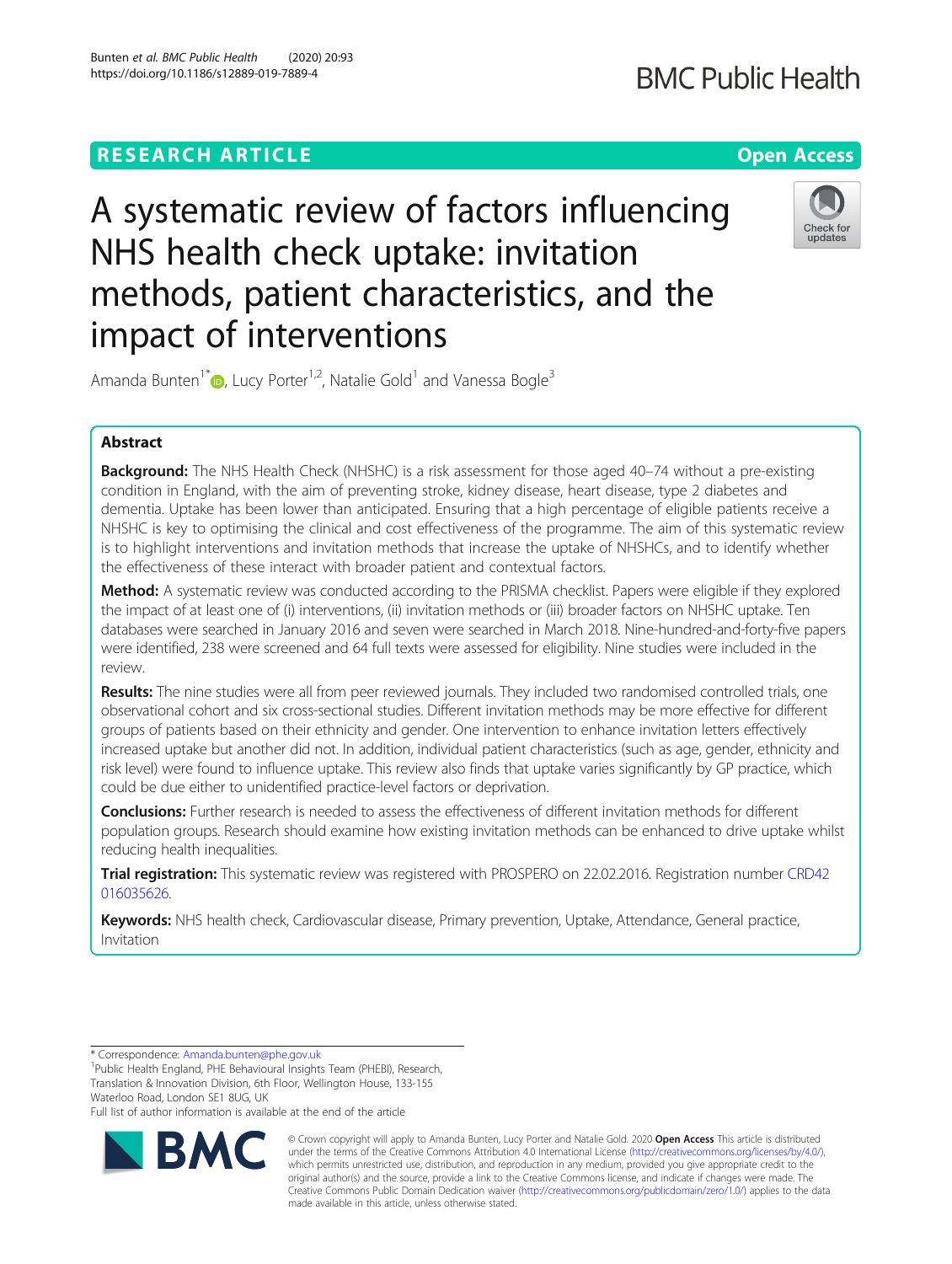#### Background

Cardiovascular disease (CVD) is the number one cause of death globally; an estimated 17.9 million people died from CVD in 2016, representing 31% of all global deaths [[1\]](#page-14-0). It is estimated that 50 to 80% of CVD cases are caused by modifiable risk factors such as smoking, obesity, high blood pressure, high cholesterol, excessive alcohol consumption and physical inactivity, suggesting that the majority of cases are preventable [[2\]](#page-14-0).

In England, the National Health Service Health Check (NHSHC) provides a unique opportunity to target many CVD risk factors [\[2](#page-14-0)]. Introduced in 2009 by the Department of Health [\[3](#page-14-0)], the programme involves inviting everyone aged 40 to 74 years (who has not previously been diagnosed with CVD) to attend a NHSHC every 5 years, where their risk of heart disease, stroke, kidney disease and diabetes is assessed. The aims of this population prevention programme are (i) to reduce the risk of CVD in the population and subsequently the incidence of CVD events by providing individuals with support to make behavioural changes that will prevent the development of CVD, (ii) to facilitate early diagnosis of conditions such as high blood pressure, high cholesterol and type 2 diabetes and ensure that individuals get appropriate clinical management where needed, and (iii) to reduce inequalities in CVD health. In addition, people aged 65–74 are informed of the signs and symptoms of dementia, and sign-posted to memory clinics where appropriate [[4](#page-14-0)]. A recent study highlighted the value of the NHSHC programme by demonstrating that patients who attend their NHSHC show demonstrable reductions in BMI, blood pressure and smoking incidence for 6 years afterwards [\[5\]](#page-14-0), corroborating an earlier review which found that the programme can achieve small reductions in CVD risk [\[6\]](#page-14-0).

Since April 2013, implementation of the programme has been the responsibility of local government (LG). Flexibility is permitted regarding how the programme is commissioned, although the tests, measurements and actions taken at certain risk factor thresholds are standardised to help ensure the safety, quality and effectiveness of the programme [[4\]](#page-14-0). Substantial variation in programme delivery exists across LG, from the invitation process to the location of the checks (e.g., General Practitioner [GP] surgery, pharmacy etc.) to the healthcare professional carrying out the NHSHC.

Despite considerable variation in uptake rates across LG [[7\]](#page-14-0), there is little evidence for how these rates are influenced by differences in local programme delivery. This is an important area of focus given that ensuring a high percentage of those offered a NHSHC actually receive one is key to optimising the clinical and cost effectiveness of the programme [\[8](#page-14-0)]. Whilst there are no set targets for uptake, NHSHC funding allocations were originally modelled on an estimated uptake rate of 75% [[8\]](#page-14-0). The national average uptake rate is currently 48.4% which means that just over half of invited patients do not attend their NHSHC [\[7](#page-14-0)]. Despite efforts, uptake of the NHSHC remains below optimum levels.

At present, the use of an invitation letter is the most common route for inviting eligible individuals for an NHSHC [[9](#page-14-0)], and a standard template letter exists [\[7](#page-14-0)]. However, it is unclear how effective this method is compared to other invitation methods, and whether invitation mode varies in effectiveness for different groups of people. A review on general health checks [[10\]](#page-14-0) found that those least likely to attend were men on low incomes, those of low socio-economic status, the unemployed and the less well educated. Non-attenders also had a greater proportion of cardiovascular risk factors than attenders  $[10]$  $[10]$  $[10]$ . It is important to understand whether this pattern of attendance also holds for the NHSHC, and whether different groups of people are more likely to respond to certain interventions and invitation methods than others. The aim of this systematic review, therefore, is to highlight interventions and invitation methods that increase the uptake of NHSH Cs, and to identify whether the effectiveness of these interact with broader patient and contextual factors. Literature that investigated the impact of patient demographic and contextual factors, but did not explore the impact of invitation methods or interventions, was also consulted in order to understand wider trends in uptake and help to interpret the findings of this review. To the authors' knowledge there has been no systematic review published on this topic. Rapid reviews on similar topics have been completed by Cooper and Dugdill [[11](#page-14-0)] and Usher-Smith and colleagues [\[6](#page-14-0)]. However the current paper is the first systematic literature review to report only high-quality evidence on interventions, invitation methods and patient and contextual characteristics that influence uptake of NHSHCs. In addition, no previous reviews have attempted to examine whether invitation methods and interventions vary in effectiveness by patient demographic characteristics. The overarching aim of conducting this systematic review is to contribute to evidence-based practice by translating evidence into current practice service delivery, and help steer the future direction of research.

#### Method

The Preferred Reporting Items for Systematic Reviews and Meta Analyses (PRISMA) 27 item checklist [\[12](#page-14-0)] and the Critical Appraisal Skills Programme Systematic Review checklist [[13](#page-14-0)], were used to structure and scrutinise the systematic review. This systematic review was registered with PROSPERO on 22/02/2016 (CRD42016035626). The original aim specified in the protocol was to identify interventions and invitation methods in hard-to-reach groups specifically. Due to the lack of studies focused on the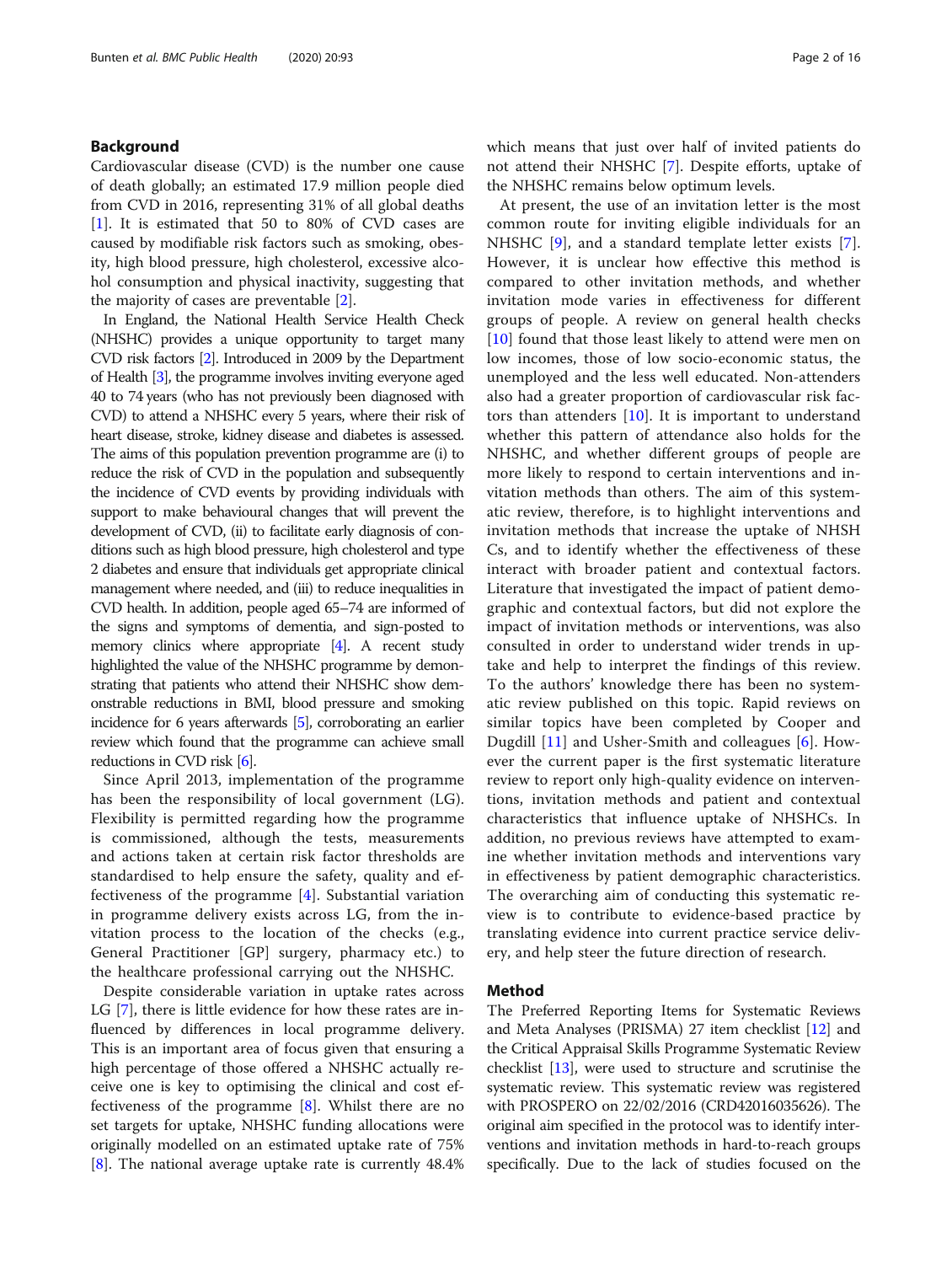uptake of NHS HCs in hard to reach groups, it was decided to expand the focus of this systematic review to include all those eligible for an NHS HC and explore the patient characteristics associated with uptake.

#### Study eligibility

#### Inclusion criteria

The Patient-Intervention-Comparison-Outcome-Study (PICOS) framework [[14](#page-14-0)] was used to develop eligibility criteria for the literature search strategy:

#### Patients

Eligible for a NHSHC (patients aged between 40 and 74 years with no existing diagnosis of heart disease, stroke, diabetes, kidney disease or high blood pressure).

#### Intervention

All studies that provided a clear description of the local implementation of the programme plus at least one of (i) the patient and or practice characteristics, (ii) invitation process, or (iii) an intervention implemented to encourage attendance at an NHSHC were included.

#### Comparison

Standard invitation method (for intervention studies), other types of invitation method (for studies comparing different existing methods if invitation), patients who do not attend NHSHCs (for studies investigating patient demographic characteristics).

#### **Outcome**

Uptake of or attendance at the NHSHC.

#### Study type and design

Only studies focused on NHSHCs were included in this review. Studies were required to have been published in 2009 onwards (as this is when the programme was implemented) and in English (as this is the only language spoken by the research team). This review intended to exclusively include randomised controlled trials since they are most able to support inferences of causality about interventions, but due to the limited number of studies, quasi-experimental research design trials were also included. Therefore, the following study designs were included: randomised controlled trials, observational cohort studies or cross-sectional studies, which may also be used to support inferences about causality.

#### Exclusion criteria

Any studies that were qualitative in design, a service evaluation or reported only subjective or self-reported outcomes were excluded. Any studies focused on children or individuals previously diagnosed with CVD or any interventions that focused on screening or disease-specific health checks other than NHSHC were excluded.

#### Search strategy

Between January 2015 and May 2015, a systematic review was conducted. This was repeated in August 2016 and then again in March 2018. A different list of databases was searched in March 2018 as a result of the lead author's completion of a university course and thus the termination of access to university library services (Table [1](#page-3-0)).

The Cochrane Library, Database of Abstracts of Reviews of Effects (DARE), Trip Database, NICE Evidence Services and PubMed Health were also searched at each time point to identify relevant systematic reviews. The reference list of review articles and all studies included within the review were also searched in order to find other potentially eligible studies. A hand search was carried out in recent journal editions.

The searches included terms selected to identify literature that (i) was relevant to the NHSHC specifically (e.g., "NHS Health Check" OR health check\* OR (nhs and health check\*)), (ii) investigated the impact of invitation methods and interventions (e.g., intervention\* OR invit\* OR offer\* OR encourage\*) and (iii) included uptake as an outcome measure (e.g., uptake OR attend\* OR appointment\*). See Additional file [1](#page-14-0) for the full list of search terms used in this review and Additional file [2](#page-14-0) for the hits by database.

#### Study selection

Study records (titles) were screened by one researcher (AKB 2015 & 2016; LP 2018) in EndNote to identify articles for detailed abstract screening. One researcher (AKB 2015 & 2016; LP 2018) selected suitable abstracts (or those which did not provide sufficient information for eligibility assessment) for full review. Full review involved two researchers (AKB & BH 2015 & 2016; AKB & LP 2018) screening the full study text and populating a data extraction form to ensure the study met the inclusion criteria (Additional file [3](#page-14-0)). Figure [1](#page-3-0) details the number of articles assessed at each stage. A list of studies excluded at the full text review stage and justifications is included in Additional file [4](#page-14-0). The nine studies that met the inclusion criteria also underwent a quality assessment using an adapted tool (Additional file [5](#page-14-0)) specially developed to accommodate both randomised and nonrandomised studies. Two researchers reviewed the quality of selected studies independently (AKB & BH 2015 & 2016; AKB & LP 2018) The checklist scores were reviewed, and then any discrepancies were identified discussed and resolved by referring to the research paper.

For the initial 2015 and 2016 reviews (in which seven papers were identified as eligible for inclusion) the interrater reliability was calculated using Cohen's kappa [[15\]](#page-14-0), which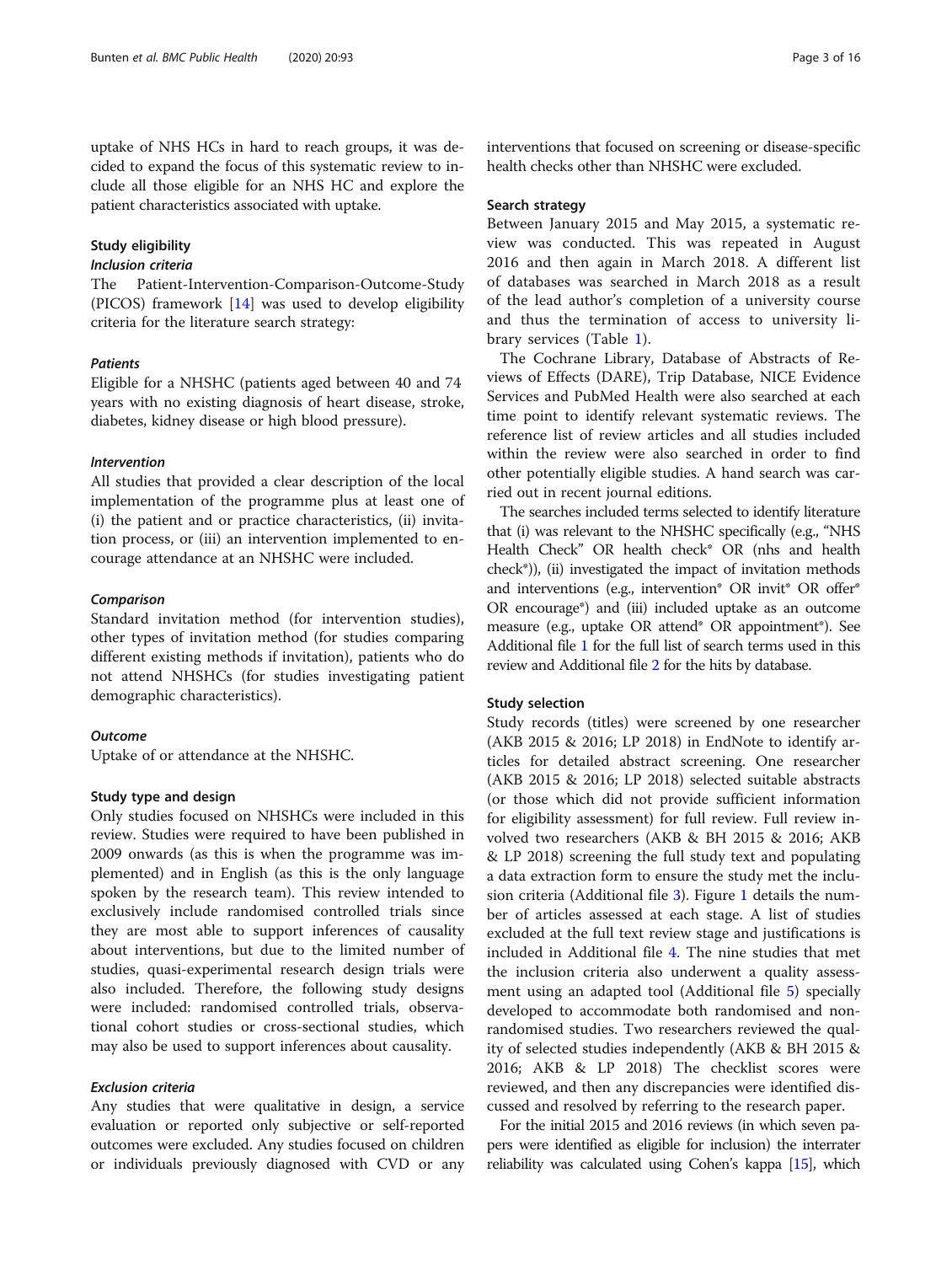<span id="page-3-0"></span>Table 1 Databases searched in 2016 and 2018

| Searches up to August 2016                                                                                                                                                                                                                                                                          | March 2018                                                                                                                   |
|-----------------------------------------------------------------------------------------------------------------------------------------------------------------------------------------------------------------------------------------------------------------------------------------------------|------------------------------------------------------------------------------------------------------------------------------|
| • Cochrane Library (Including Cochrane<br>Database of Systematic Reviews and<br>Cochrane<br>Central Register of Controlled Trials)<br>• EBSCOHOST (Including CINAHL Plus<br>with full text, Psych Info, Psych Articles<br>and MEDLINE)<br>• Ovid (including Embase)<br>· SCOPUS<br>• Web of Science | • Ovid Medline<br>• Ovid Embase<br>• Ovid Psycinfo<br>• EBSCO CINAHL<br>$\cdot$ CDSR and CTR<br>• SCOPUS<br>• Google Scholar |

• Google Scholar

showed substantial agreement between the raters  $(k = 0.772)$ ,  $p < 0.0005$  [[16](#page-14-0)]. The 2018 reviewers were in 100% agreement over the additional two papers identified.

#### Analysis

A narrative synthesis is used to present the findings of this systematic review using the guidance from the Economic and Social Research Council [[17](#page-14-0)]. A meta-analysis was not planned and has not been conducted as pooling results obtained from diverse non-randomised study-designs is not recommended [\[18](#page-14-0)].

#### Results

#### Search results

Nine-hundred-and-forty-four studies were identified after performing electronic de-duplication within and

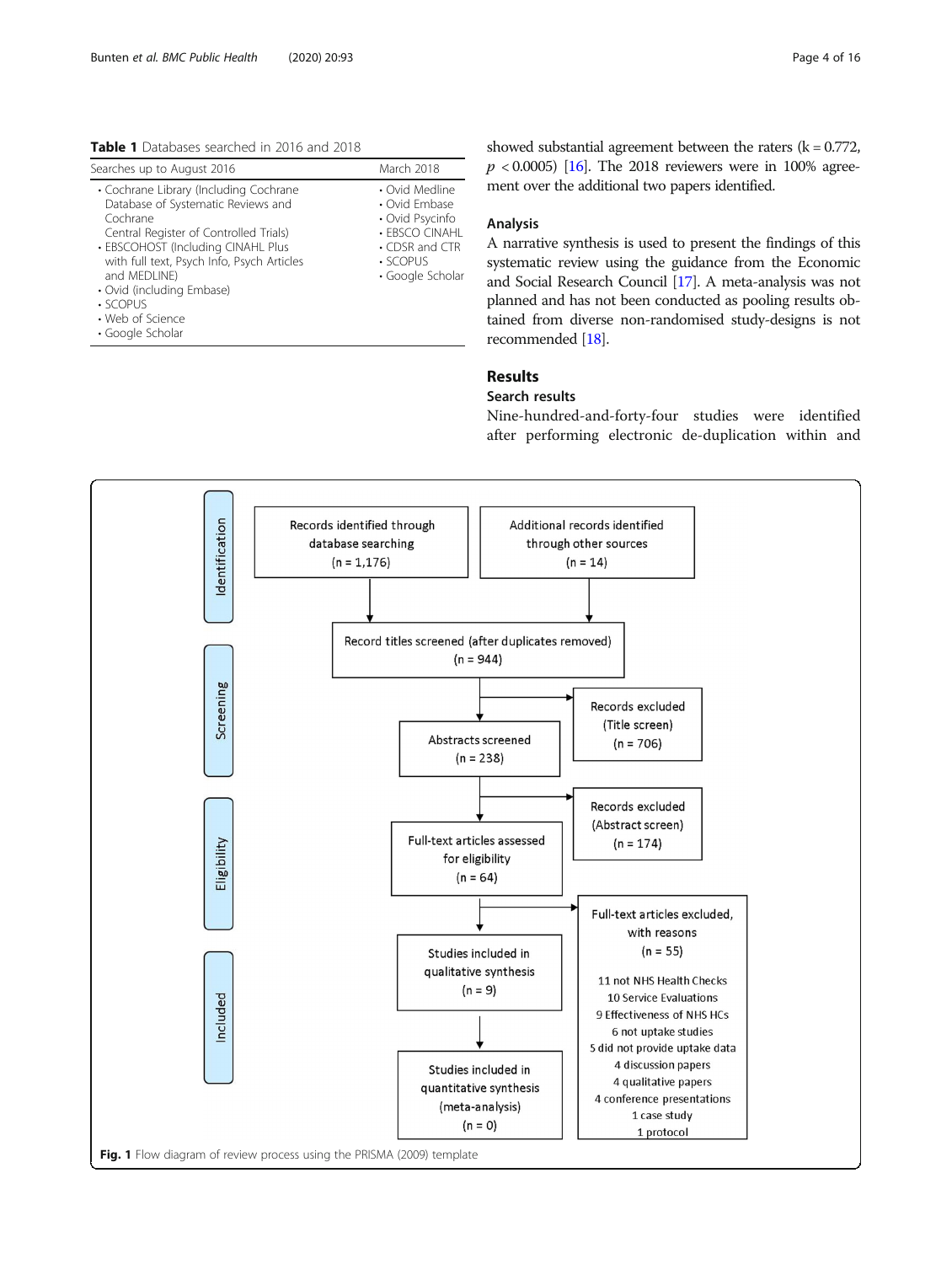between each database (Additional file [2](#page-14-0)). After initial title screening, 238 titles and abstracts were identified as potentially relevant, of which 64 full papers were retrieved and assessed for eligibility (Fig. [1](#page-3-0)). A total of nine papers were included in the final review. No further studies were identified through the reference lists of the papers included, or subsequent hand searching.

#### Study Characteristics & Methodological Quality

The nine included studies were conducted between 2011 and 2016, using data from 2008 to 2014. The sample sizes varied from 1380 patients [\[19\]](#page-14-0) to 40,112 patients [[20\]](#page-14-0), and included between four [\[19,](#page-14-0) [21](#page-14-0)] and 38 GP Practices [\[22](#page-14-0)]. The length of studies (including the follow up period) varied from 6 months [\[23\]](#page-14-0) to 4 years [[22\]](#page-14-0). Six studies achieved a strong quality assessment rating [\[9](#page-14-0), [20](#page-14-0), [21,](#page-14-0) [23](#page-14-0)–[25\]](#page-14-0) and three achieved a moderate rating [\[19](#page-14-0), [22](#page-14-0), [26\]](#page-15-0). There were only two randomised controlled trials identified [\[21](#page-14-0), [25\]](#page-14-0), with the remaining studies consisting of one observational cohort [\[9](#page-14-0)] and six cross sectional studies [[19](#page-14-0), [20,](#page-14-0) [22](#page-14-0)–[24,](#page-14-0) [26](#page-15-0)]. Table [2](#page-5-0) summarises the study characteristics.

#### NHSHC uptake

#### Invitation methods

Two studies found that oral invitations (e.g., telephone invitations from the practice or opportunistic face-toface invitations at the practice) were more effective than written letter invitations, despite letters being the most commonly employed invitation type. Gidlow and colleagues [\[9](#page-14-0)] found that the majority of the five GP practices that they studied usually invited eligible patients to attend via an invitation letter (72% of patients were invited in this way) but that the odds of individuals attending were three times greater when they were invited using a telephone/face-to-face approach compared to by letter alone (OR 2.87, 95% CI =2.26–3.64). Similarly, Cook and colleagues [\[26\]](#page-15-0) found that letters were the most common form of invitation but that face-to-face invitations had the highest overall uptake rate of 71.9% with uptake rates for both telephone (43%) and letter (29.5%) invitations markedly lower.

Only one study investigated whether invitation method effectiveness differed according to patient characteristics (although it is important to note that this was a cross-sectional study and did not randomise patients to different invitation methods) [\[26\]](#page-15-0). Given that letters were the most common method of invitation across the practices included in the study, it is unsurprising that those groups who had the lowest uptake rates overall also showed some of the lowest uptake rates for letter invitations specifically (e.g., 'Any Other White Background' males uptake = 19%,  $p < .001$ , 'Any Other White Background' females uptake =  $22\%$ ,  $p < .001$ , and 'African' females  $p = 23\%$ ,  $p \lt 0.050$ ). Face-to-face

invitations were found to be most effective for 'White Irish' females (uptake =  $93\%$ ,  $p < .050$ ) and 'White British' male (uptake = 72%,  $p < .001$ ) and female patients (uptake = 70%,  $p < .001$ ), but the least effective method for inviting 'Bangladeshi' (uptake = 43%,  $p < .001$ ) and 'Pakistani' males (uptake = 47%,  $p < .050$ ). Invitation by telephone was the least common method; however, where this method was used, it was most effective for 'Pakistani' patients of both genders (uptake = 100%,  $p$  < .010 for both genders), 'White/Black Caribbean' females (uptake = 100%,  $p$  < .001), 'White Irish' females (uptake =  $96\%, p < .001$ ) and 'Asian (Other)' females (uptake = 76%,  $p < .001$ ), but least effective for 'White British' females (uptake =  $0\%$ ,  $p < .001$ ) and 'Any Other White Background' patients (uptake of 10 and 8% for males and females respectively, both  $p < .001$ ).

#### Interventions on invitation methods

Two studies were identified that tested interventions to enhance invitation methods with varying success. Sallis and colleagues [\[21\]](#page-14-0) enhanced invitation letters using techniques from behavioural science including simplifying the text, personalisation, emphasising timelines (i.e., that the NHSHC was "due") and providing patients with a space to write down the time and date of their appointment. The odds of attending a NHSHC appointment were 26% higher for patients receiving an enhanced invitation letter compared to patients receiving the control letter  $(AOR = 1.26, 95\%)$  $CI = 1.09 - 1.47$ ,  $p < .001$ ). Uptake in the intervention arm was 33.5% compared to 29.3% in the control arm, an absolute difference of 4.2% and a relative difference of 14.3% in NHSHC attendance. However, McDermott and colleagues [\[25\]](#page-14-0) found that mailing patients a Question-Behaviour Effect questionnaire (with or without an incentive for returning the questionnaire) 1 week before invitation letters did not significantly improve uptake in the intervention groups compared to the control group. These researchers found that uptake was higher for intervention group individuals who returned the questionnaire, but when examining the intervention group as a whole (i.e., in an intention to treat analysis), there was no significant effect of including a questionnaire ( $p = .070$ ) or a questionnaire plus incentive ( $p = .054$ ) compared to controls. Less than a quarter of participants returned the questionnaire and those who returned the questionnaires were more likely to be female, in older age groups, and have lower levels of deprivation. Interestingly, all of these demographic factors are associated with higher uptake of health checks which is discussed in the following section. Neither of the trials investigating interventions to improve uptake explored whether the effectiveness of the interventions interacted with patient demographic characteristics.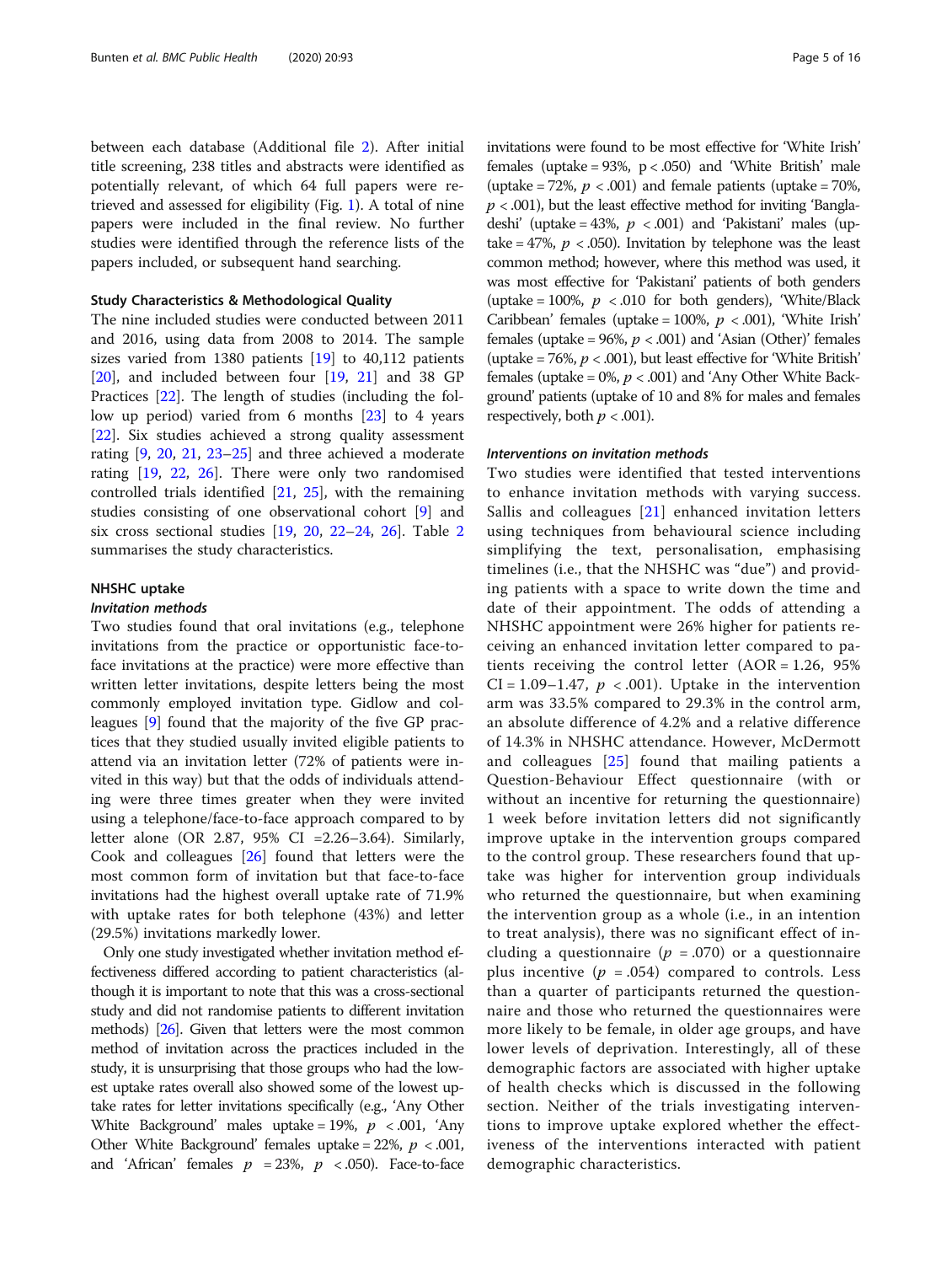<span id="page-5-0"></span>

|                                                     | Table 2 Study characteristics                     |                                           |                                                                                                                                           |                                                                                                                                                                                                                                     |                                                                                                                                                                                                                                           |                                                                                                                                                                           |                            |
|-----------------------------------------------------|---------------------------------------------------|-------------------------------------------|-------------------------------------------------------------------------------------------------------------------------------------------|-------------------------------------------------------------------------------------------------------------------------------------------------------------------------------------------------------------------------------------|-------------------------------------------------------------------------------------------------------------------------------------------------------------------------------------------------------------------------------------------|---------------------------------------------------------------------------------------------------------------------------------------------------------------------------|----------------------------|
| Author                                              | Design                                            | Period<br>Time                            | Setting                                                                                                                                   | Participants                                                                                                                                                                                                                        | Factors Investigated                                                                                                                                                                                                                      | Funding Sources Acknowledged                                                                                                                                              | Quality<br>Score           |
| Artac et al.,<br>$(2013)$ $[20]$                    | sectional<br>Cross-                               | 2008-2011                                 | primary care trust, London.<br>Hammersmith and Fulham<br>Year 1, 29 practices in Year<br>Iwenty-seven practices in<br>GP Practices within | years, 78.4% male) Year 2 35,364 patients<br>eligible for the NHSHC (mean age 50.0<br>4748 high risk patients (mean age 60.9<br>years, 45.2% male)<br>Year 1                                                                        | gender, deprivation, ethnicity,<br>Demographic factors - age,<br>risk factors, practice                                                                                                                                                   | Collaboration for Leadership in<br>Applied Health Research; NHS<br>Department of Health Policy<br>Hammersmith and Fulham;<br>NIHR North West London<br>Research Programme | (Strong)<br>$\overline{0}$ |
| et al., (2016)<br>Attwood<br>$\overline{[19]}$      | sectional<br>Cross-                               | Not given                                 | Four GP Practices in the<br>East of England                                                                                               | 1380 patients invited to the NHSHC<br>(mean age 52.4 years, 49.7% male)                                                                                                                                                             | gender, deprivation, ethnicity,<br>Demographic factors - age,<br>practice                                                                                                                                                                 | British Heart Foundation, Cancer<br>Research UK, ESRC, MRC, NIHR,<br>Wellcome Trust                                                                                       | (Moderate)<br>$\infty$     |
| et al., (2013)<br>Cochrane<br>[23]                  | sectional<br>Cross-                               | January<br>2010<br>August<br>$2009 -$     | Thirty-seven GP Practices in<br>Stoke-on-Trent                                                                                            | 81.3% male. Patients aged from 32 years<br>(aged 32-74 years, no mean age given;<br>burden of CVD in the area and below-<br>10,483 patients invited to the NHSHC<br>were included due to above-average<br>average life expectancy). | gender, deprivation, risk level,<br>Demographic factors - age,<br>practice                                                                                                                                                                | Stoke-on-Trent Primary Care Trust                                                                                                                                         | (Strong)<br>$\overline{0}$ |
| et al., (2018)<br>Coghill<br>22                     | sectional<br>Cross-                               | June 2010<br>- October<br>2014            | Thirty-eight GP Practices in<br>Bristol                                                                                                   | 31,881 patients invited to the NHSHC<br>(mean age 52.4 years, 52% male)                                                                                                                                                             | Demographic factors - age,<br>gender, deprivation                                                                                                                                                                                         | NIHR Collaboration for Leadership<br>n Applied Health Research West<br>Research; Public Health Bristol;<br>NIHR School for Primary Care                                   | (Moderate)<br>$\infty$     |
| Cook et al.,<br>$(2016)$ [26]                       | sectional<br>Cross-                               | April 2013<br>March<br>2014               | Thirty GP Practices in Luton                                                                                                              | 13,063 patients invited to the NHSHC (no<br>mean age given; 53.3% male)                                                                                                                                                             | method by ethnicity and gender<br>gender, deprivation, ethnicity<br>Invitation method; invitation<br>Demographic factors - age,                                                                                                           | No funding stated                                                                                                                                                         | (Moderate)<br>23           |
| et al., (2011)<br>Dalton<br>$[24]$                  | sectional<br>Cross-                               | September<br>January<br>$2008 -$<br>2010  | Practices<br>in Ealing, Londor<br>Twenty-nine GP                                                                                          | Patients from the age of 35 were invited<br>in this study due to earlier onset of CVD<br>(aged 35-74 years, no mean age given.<br>and diabetes in the local area. 80.9%<br>5294 patients invited to the NHSHC<br>male)              | gender, deprivation, ethnicity,<br>Demographic factors - age,<br>risk factor, practice                                                                                                                                                    | Funding Council for England; NIHR<br>Applied Health Research & Care<br>Collaboration for Leadership in<br>NHS Ealing; Higher Education                                    | (Strong)<br>$\overline{0}$ |
| et al., (2014)<br>Gidlow<br>$\overline{\mathbf{C}}$ | Observational<br>cohort                           | September<br>February<br>$2010 -$<br>2014 | in Stoke-<br>Five GP Practices<br>on-Trent                                                                                                | 4855 patients invited to the NHSHC<br>(mean age 53.4 years, 46.9% male)                                                                                                                                                             | gender, deprivation, ethnicity,<br>Demographic factors - age,<br>Invitation method<br>practice                                                                                                                                            | Stoke-on-Trent Public Health<br>Directorate                                                                                                                               | (Strong)<br>$\overline{0}$ |
| et al., (2018)<br>McDermott<br>$[25]$               | Randomised<br>trial (three<br>controlled<br>arms) | July 2013 -<br>December<br>2014           | Eighteen GP Practices in<br>Lambeth and Lewisham,<br>London                                                                               | 12,459 patients invited to the NHS HC<br>(median age 45; 52% male)                                                                                                                                                                  | Intervention (sending a Question<br>return questionnaire vs. control)<br>questionnaire plus incentive to<br>Behaviour Effect questionnaire<br>gender, deprivation, ethnicity<br>Demographic factors - age,<br>ahead of invitation vs. QBE | Assessment Programme; Guy's and<br>Biomedical Research Centre;<br>St Thomas' Charity; NIHR<br>NIHR Health Technology<br>Cancer Research UK                                | 16 (strong)                |
| Sallis et al.,<br>$(2016)$ [21]                     | Randomised<br>controlled<br>trial (two<br>arms)   | 2013-2014                                 | Four GP Practices in<br>Wedway                                                                                                            | (control arm mean age 53.1 years, 46.5%<br>male; intervention arm mean age 52.8<br>3511 patients invited to the NHSHC<br>years, 49.1% male)                                                                                         | Intervention (enhanced letter vs.<br>gender, deprivation, practice<br>Demographic factors - age,<br>standard letter)                                                                                                                      | Department of Health                                                                                                                                                      | 16 (strong)                |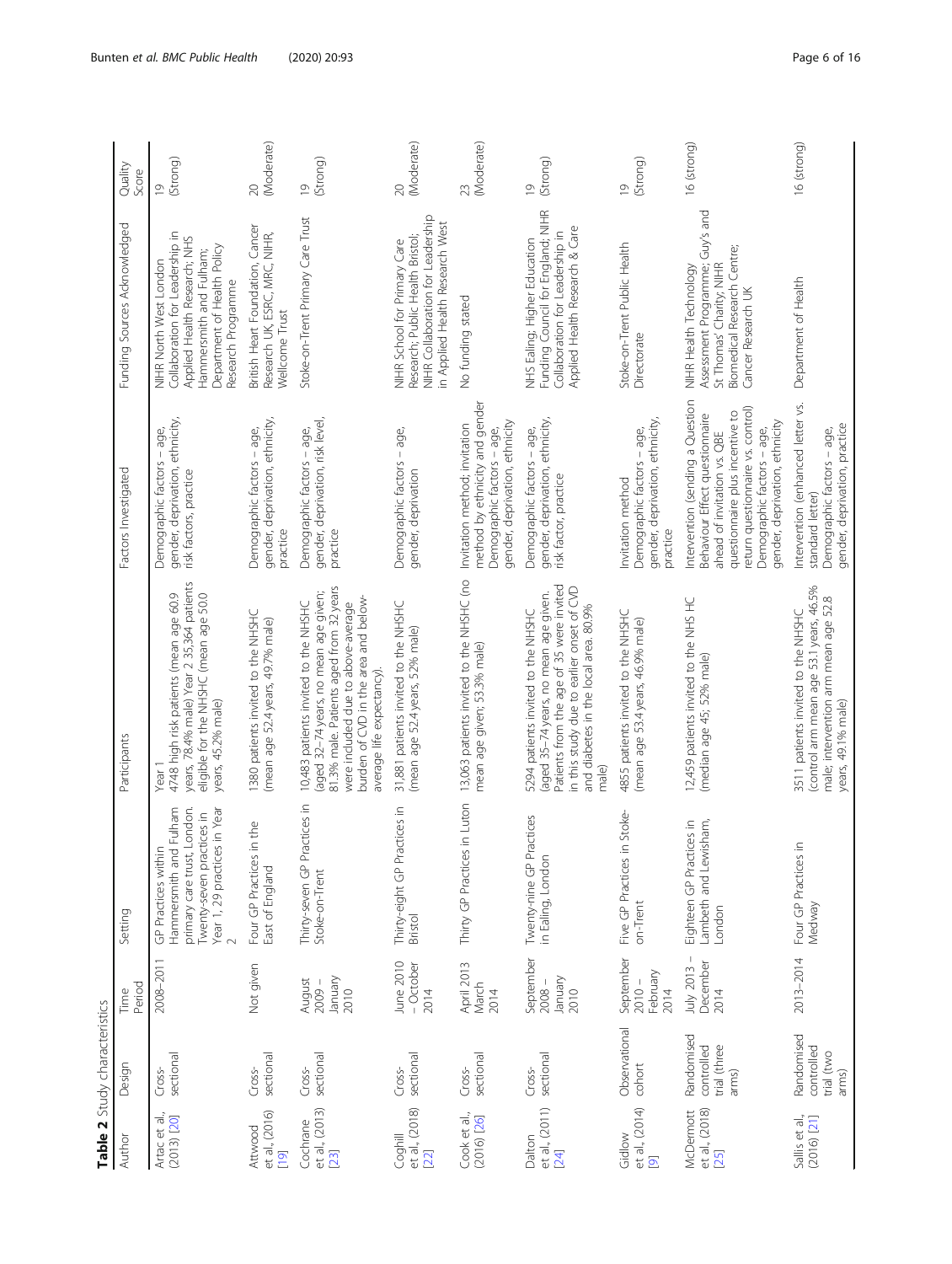#### Socio-demographic factors on uptake of NHSHCs Age

All studies found that older patients were more likely to attend than younger patients (Table 3). This finding was consistent, regardless of whether studies tested the effects of age in increments of years [\[9](#page-14-0), [19](#page-14-0)] or decades [[21\]](#page-14-0), or whether broader age groups were tested [\[20](#page-14-0)]. In addition, Dalton and colleagues found a significant interaction between age and gender, with women in the youngest age-group (35–54 years) more likely to attend than men of the same age-group [[24](#page-14-0)].

#### Gender

The majority of studies found that uptake was highest for female patients (Table [4](#page-7-0)). Two studies both found that female patients were 50% more likely to attend than male patients [\[19](#page-14-0), [21\]](#page-14-0) (although one of these found that this association was no longer significant once practice had been added to the adjusted model [\[19](#page-14-0)]) while another found a similar increase of 47% likelihood for female patients [[9\]](#page-14-0). Artac and colleagues found higher uptake among females when examining data from Year 2 when all eligible patients were invited for a NHSHC, but no gender difference was found in Year 1, when only high-risk patients were invited, 78.4% of whom were male [[20\]](#page-14-0). In contrast to the majority of studies, Cochrane and colleagues [[23\]](#page-14-0) found lower uptake amongst female patients. Finally, as noted earlier, another study found that there was a significant interaction effect between age and sex, with women in the youngest age group being more likely to attend the NHSHC than men [[24\]](#page-14-0).

**Table 3** Study findings on impact of age on NHSHC uptake.  $AOR =$  adjusted odds ratio.  $OR =$  odds ratio.  $Cl =$  confidence intervals.  $UR = uptake rate$ 

| Study                       | Findings                                                                                                                                                                                                                                                                                                                                                                                             |
|-----------------------------|------------------------------------------------------------------------------------------------------------------------------------------------------------------------------------------------------------------------------------------------------------------------------------------------------------------------------------------------------------------------------------------------------|
| Artac et al., 2013 [20]     | 55-64 age-group vs. 40-54 age-group<br>(baseline): $AOR = 1.34$ , 95% Cl = 1.<br>$11 - 1.61$ , $p < .050$<br>65-74 age-group vs. 40-54 age-group<br>(baseline): AOR = 2.05, 95% CI = 1.67-2.52,<br>p < .010                                                                                                                                                                                          |
| Attwood et al., 2016 [19]   | 5% increase in likelihood of uptake with<br>each additional year in age: $OR = 1.05$ ,<br>95% CI = $1.04 - 1.07$ , $p < .010$                                                                                                                                                                                                                                                                        |
| Cochrane et al., 2013 [23]  | Overall effect of age-group: $OR = 1.64$ ,<br>95% CI = $1.51-1.77$ , $p < .001$                                                                                                                                                                                                                                                                                                                      |
| Coghill et al., 2018 [22]   | Overall effect of age $p < .001$<br>50-59 years vs. $\leq$ 49 years (baseline):<br>AOR = 1.36, 95% CI = $1.21 - 1.53$<br>60-69 years vs. $\leq$ 49 years (baseline):<br>AOR = $2.19$ , 95% CI = $1.80 - 2.68$<br>70+ years vs. ≤ 49 years (baseline):<br>AOR = $2.53$ , $95\%$ CI = $1.89-3.39$                                                                                                      |
| Cook et al., 2016 [26]      | Highest uptake in $65-69$ (male uptake = $71\%$ ,<br>$p < .001$ , female uptake = 62%, $p < .001$ ) and<br>70-74 age-groups (male uptake = $68\%$ ,<br>$p < .001$ , female uptake = 80%, $p < .001$ )                                                                                                                                                                                                |
| Dalton et al., 2011 [24]    | 55-64 age-group vs. 35-54 age-group<br>(baseline): AOR = 1.74, 95% CI = 1.34-2.25,<br>p < .001<br>65-74 age-group vs. 35-54 age-group<br>(baseline): AOR = 2.27, 95% CI = 1.47-3.50,<br>p < .001<br>Significant age x gender interaction; women<br>in the youngest age-group (35-54 years) more<br>likely to attend than men in the same age category:<br>AOR = 1.71, 95% CI = 1.03-2.85, $p = .037$ |
| Gidlow et al., 2014 [9]     | 4% increase in likelihood of uptake with each<br>additional year of age: $OR = 1.04$ , 95% CI = 1.03-1.04,<br>p < .001                                                                                                                                                                                                                                                                               |
| McDermott et al., 2018 [25] | 60-74 age group vs. 40-59 age-group (baseline):<br>OR = 1.43, 95% CI = 1.20-1.71, $p < .001$                                                                                                                                                                                                                                                                                                         |
| Sallis et al., 2016 [21]    | 62% increase in likelihood of uptake with every<br>additional 10 years in age: $AOR = 1.62$ , 95% CI = 1.50-1.75,<br>p < .010                                                                                                                                                                                                                                                                        |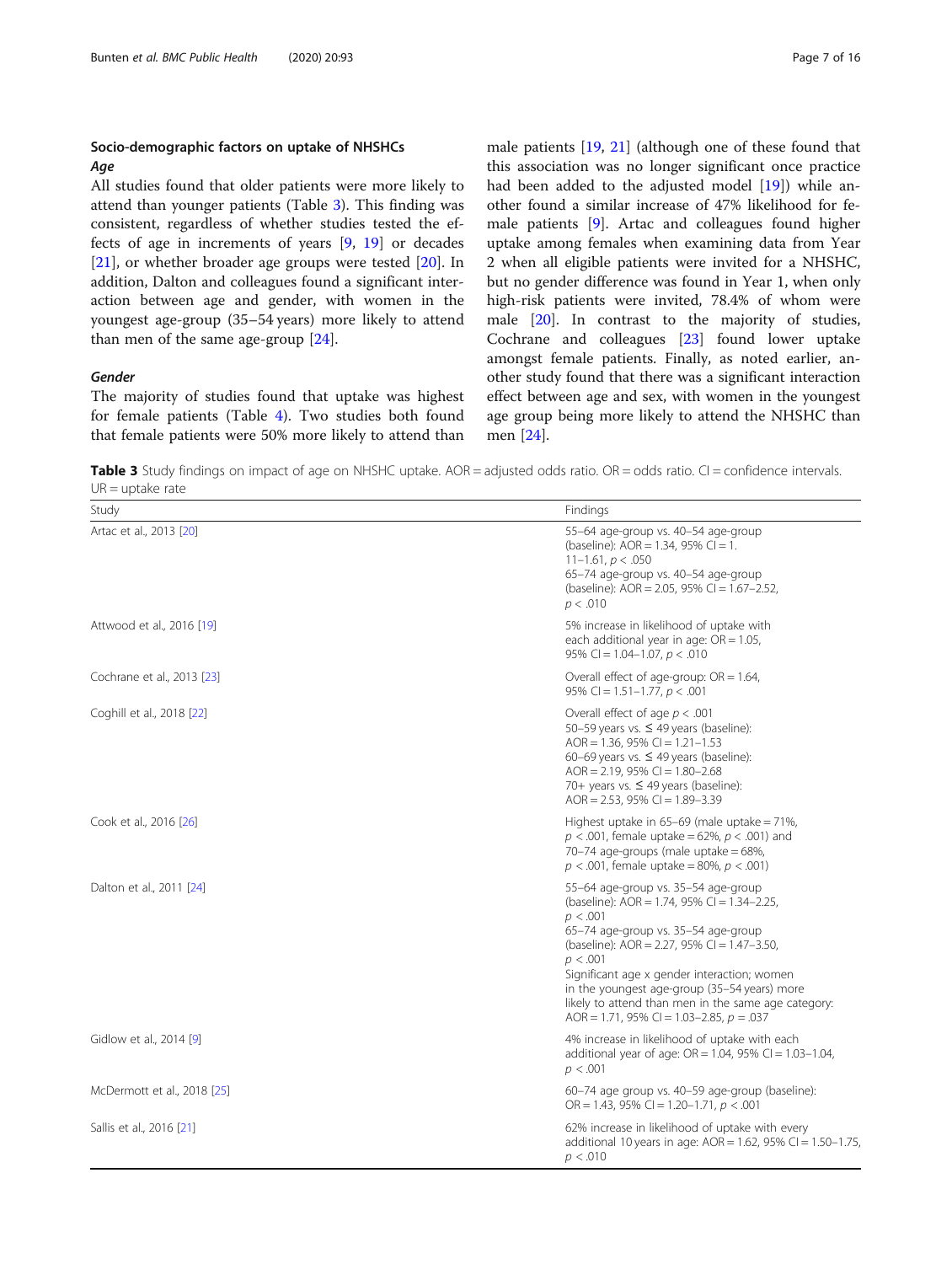| Study                       | Findings                                                                                                                                                                                                                 |
|-----------------------------|--------------------------------------------------------------------------------------------------------------------------------------------------------------------------------------------------------------------------|
| Artac et al., 2013 [20]     | Year 1 (high-risk only)<br>Female vs. male (baseline): $AOR = 0.80$ ,<br>95% CI = $0.67 - 0.94$ p < 0.010<br>Year 2 (all eligible patients)<br>Female vs. male (baseline): AOR = 1.27,<br>95% CI = 1.20-1.35, $p < .010$ |
| Attwood et al., 2016 [19]   | Unadjusted model<br>Female vs. male (baseline): $OR = 1.50$ ,<br>95% CI = 1.16-1.95, $p < .050$<br>Model adjusted for GP surgery effects<br>Female vs. male (baseline): AOR = 1.29,<br>95% CI = $0.95-1.76$ , $p > .050$ |
| Cochrane et al., 2013 [23]  | Female vs. male (baseline): $OR = 0.70$ ,<br>95% CI = $0.58 - 0.84$ , $p < .001$                                                                                                                                         |
| Coghill et al., 2018 [22]   | Male vs. female (baseline): $AOR = 0.73$ ,<br>95% CI = $0.67-0.80$ , $p < 0.01$                                                                                                                                          |
| Cook et al., 2016 [26]      | Female uptake rate = 50%; male uptake<br>rate = $38\%$ , $p < .001$                                                                                                                                                      |
| Dalton et al., 2011 [24]    | Significant age x gender interaction;<br>women in the youngest age-group (35-54 years)<br>more likely to attend than men in the same age<br>category: AOR = 1.71, 95% CI = 1.03-2.85, $p = .037$                         |
| Gidlow et al., 2014 [9]     | Female vs. male (baseline): $OR = 1.47$ ,<br>95% CI = 1.30-1.68, $p < .001$                                                                                                                                              |
| McDermott et al., 2018 [25] | Male vs. female (baseline): $AOR = 0.74$ ,<br>95% CI = $0.69 - 0.80$ , $p < 0.001$                                                                                                                                       |
| Sallis et al., 2016 [21]    | Female vs. male (baseline): $AOR = 1.50$ ,<br>95% CI = 1.29-1.74, $p < .010$ )                                                                                                                                           |

<span id="page-7-0"></span>**Table 4** Study findings on impact of gender on NHSHC uptake.  $AOR =$  adjusted odds ratio. OR = odds ratio. CI = confidence intervals.

#### Deprivation

Where a significant effect of deprivation on uptake was found, the majority of studies reported that this was due to lower uptake in more deprived groups ([\[9,](#page-14-0) [21,](#page-14-0) [25](#page-14-0), [26](#page-15-0)]; see Table [5](#page-8-0)). However, in other studies, this relationship was dependent on whether analyses were adjusted for other factors or not. For example, in unadjusted analyses, Cochrane and colleagues [\[23\]](#page-14-0) found a significant pattern of decreasing uptake as practice-level deprivation increased. However, deprivation was no longer significant when analyses were adjusted for gender, age, risk category and practice size.

Meanwhile, Attwood and colleagues [[19\]](#page-14-0) found that the direction of the relationship between deprivation and uptake depended on whether or not analyses were adjusted for other predictors (e.g., age, gender, ethnicity, GP practice), with adjusted analyses revealing the same pattern of lower uptake in the most deprived groups as seen in many other studies, but unadjusted analyses revealing higher uptake in more deprived groups. Similarly, in adjusted analyses, Artac and colleagues [[20\]](#page-14-0) found higher uptake amongst patients living in deprived areas in Year 2 of the programme only (when all eligible patients were invited; no effect of deprivation was found when only high-risk patients were invited). Two studies [\[22](#page-14-0), [24](#page-14-0)] found no significant effect of deprivation on uptake.

#### **Ethnicity**

Findings on ethnicity presented a mixed picture across the studies: some found that attendance was significantly higher in certain ethnic groups and others found that uptake did not differ by patient ethnicity. Uptake was found to be higher in patients from Asian groups (including South Asian and Asian-Indian groups) [\[20,](#page-14-0) [24](#page-14-0)–[26\]](#page-15-0); Black groups (including Black African and Black Caribbean groups) [\[20](#page-14-0), [25](#page-14-0)]; and mixed ethnicity groups [\[24](#page-14-0), [25\]](#page-14-0). Contrary to other findings, Cook and colleagues [\[26](#page-15-0)] found that amongst females, uptake rates were lowest for Black African patients, however they observed higher uptake rates amongst Black Caribbean patients of both genders in line with other studies reporting high uptake amongst Black patients. In contrast, two studies found that there was no significant difference by ethnic group [\[9,](#page-14-0) [19\]](#page-14-0). Detailed findings on ethnicity are presented in Table [6](#page-9-0) below.

#### Medical and lifestyle risk

Studies' conceptualisation of risk varied, with some classifying it as a medical risk (e.g., family history of CVD) and others including lifestyle factors (e.g., smoking status; see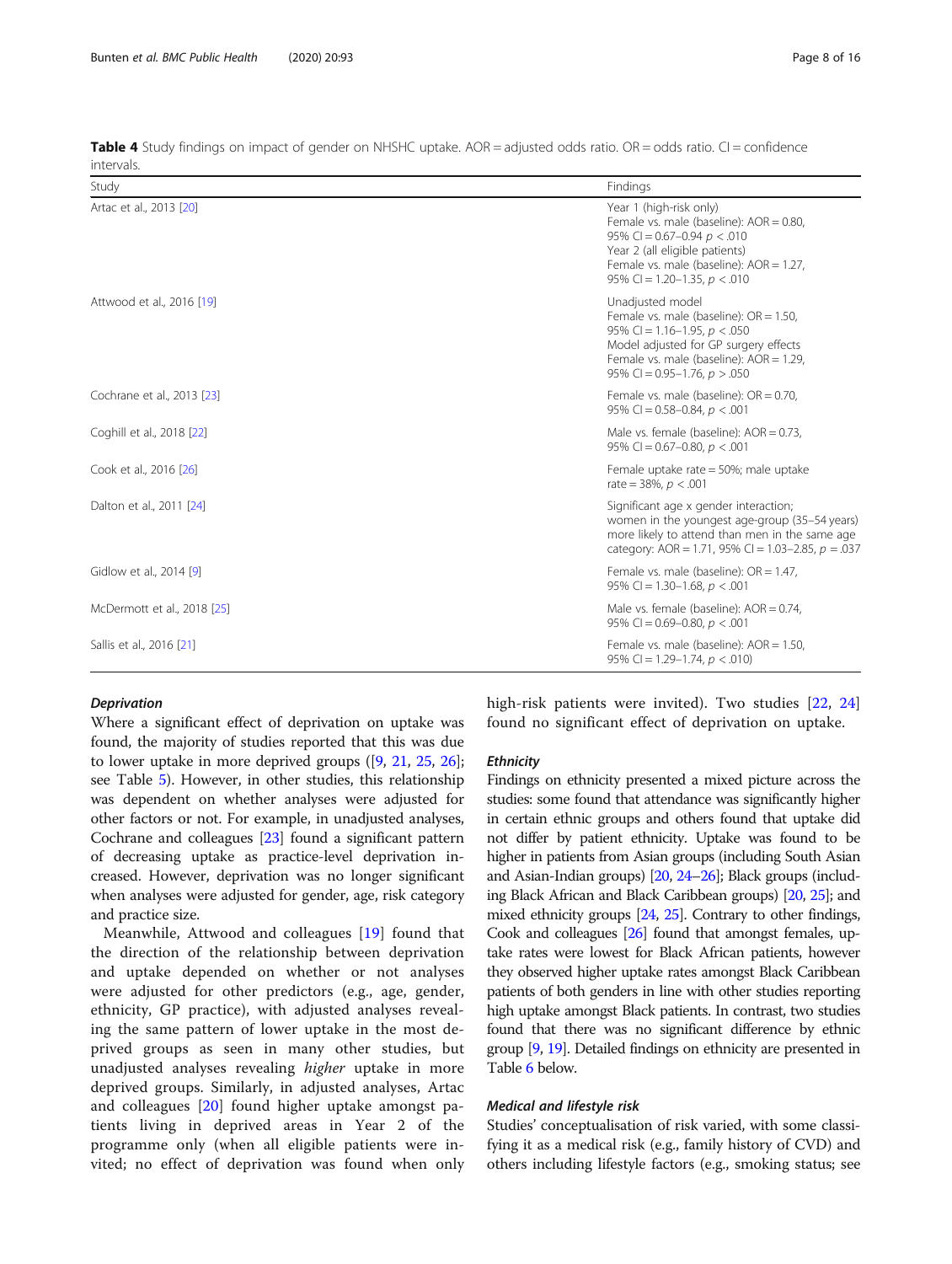<span id="page-8-0"></span>Table 5 Study findings on impact of deprivation on uptake. Quintile/tertile 1 refers to the most deprived group. Note that some studies [[19](#page-14-0), [22](#page-14-0), [25,](#page-14-0) [26\]](#page-15-0) coded deprivation so that quintile/tertile 1 referred to the least deprived group, but that this has been reversed for the current narrative synthesis in order to match other studies' reporting standards and enhance comparability across studies. IMD = Index of Multiple Deprivation, AOR = adjusted odds ratio. OR = odds ratio. CI = confidence intervals

| Study                       | Findings                                                                                                                                                                                                                                                                                                                                                                                   |
|-----------------------------|--------------------------------------------------------------------------------------------------------------------------------------------------------------------------------------------------------------------------------------------------------------------------------------------------------------------------------------------------------------------------------------------|
| Artac et al., 2013 [20]     | Year 1 analyses (high-risk patients only)<br>IMD Tertile 3 vs. 1: $AOR = 0.84$ ,<br>95% CI = $0.69 - 1.01$ , $p > .050$<br>IMD Tertile 2 vs. 1: AOR = $0.94$ ,<br>95% CI = 0.79-1.13, $p > .050$<br>Year 2 analyses (all eligible patients)<br>IMD Tertile 3 vs. 1: $AOR = 0.80$ ,<br>95% CI = 0.73-0.87, $p < .010$ IMD<br>Tertile 2 vs. 1: AOR = 0.84,<br>95% CI = 0.78-0.90, $p < .010$ |
| Attwood et al., 2016 [19]   | Unadjusted analyses<br>IMD Quintile 2 vs. 5: $OR = 2.17$ ,<br>95% CI = 1.39-3.38, $p < .010$<br>IMD Quintile 1 vs. 5: $OR = 2.90$ ,<br>95% CI = 1.84–4.58, $p < .010$<br>Adjusted analyses<br>IMD Quintile 2 vs. 5: $AOR = 0.37$ ,<br>95% CI = 0.18-0.67, $p < .050$<br>IMD Quintile 1 vs. 5: $AOR = 0.42$ ,<br>95% CI = 0.20–0.88, $p < .050$                                             |
| Cochrane et al., 2013 [23]  | Lowest attendance in tertile 3<br>(attendance rate = 42.6%, $p < .050$ )<br>Highest attendance in tertile 1<br>(attendance rate = 48.4%, $p < .050$<br>Deprivation was no longer significant<br>when analyses were adjusted for gender,<br>age, risk category and practice size<br>AOR = 1.12, 95% CI = $0.96 - 1.30$                                                                      |
| Coghill et al., 2018 [22]   | Non-significant effect of deprivation on<br>uptake ( $p = .053$ )                                                                                                                                                                                                                                                                                                                          |
| Cook et al., 2016 [26]      | Lowest uptake in Quintile 1 with uptake<br>rates of 0.31 and 0.38 for males and females<br>respectively, $p < .001$<br>Highest uptake in the Quintile 5, with uptake<br>rates of 0.53 and 0.60 respectively, $p < .001$                                                                                                                                                                    |
| Dalton et al., 2011 [24]    | No significant effect of deprivation ( $p > .050$ )                                                                                                                                                                                                                                                                                                                                        |
| Gidlow et al., 2014 [9]     | IMD Quintile 5 vs. 1: OR = 1.59, 95%<br>$Cl = 1.23 - 2.05, p < .001$<br>IMD Quintile 4 vs. 1: OR = 1.30, 95%<br>$Cl = 1.06 - 1.61, p = .014$<br>IMD Quintile 3 vs. 1: $OR = 1.24$ , 95%<br>$Cl = 1.03 - 1.49, p = .022$<br>IMD Quintile 2 vs. 1: OR = 1.11, 95%<br>$Cl = 0.87 - 1.43$ , $p = .395$<br>Overall effect of deprivation $p = .008$                                             |
| McDermott et al., 2018 [25] | IMD Quintile 4 vs. 1: AOR = 2.78, 95%<br>$Cl = 1.87 - 4.12, p < .001$<br>IMD Quintile 3 vs. 1: AOR = 1.15, 95%<br>$Cl = 0.95 - 1.39, p = .156$<br>$IMD$ Quintile 2 vs. 1: AOR = 1.09, 95%<br>$Cl = 0.95 - 1.24, p = .214$<br>(Note, no data was collected from<br>Quintile 5 in this study)                                                                                                |
| Sallis et al., 2016 [21]    | IMD Quintile 5 vs. 1: AOR = 1.61, 95%<br>$Cl = 1.14 - 2.26, p < .010$<br>All other comparisons against Quintile<br>1 (baseline) $p > .010$                                                                                                                                                                                                                                                 |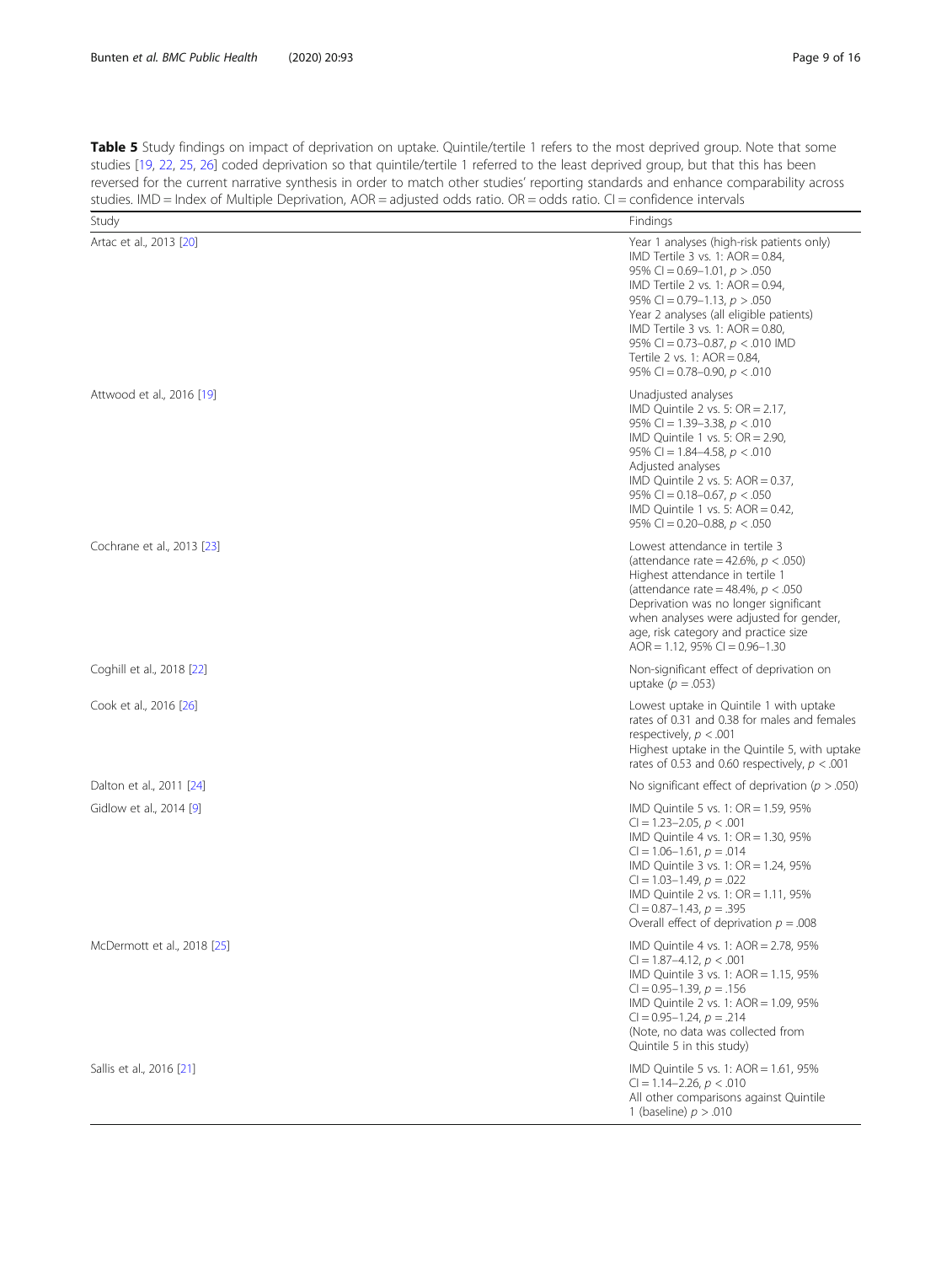| Study                       | Findings                                                                                                                                                                                                                                                                                                                                                                                                                                                                                                                                                                                                                                                                                                                                                                                                              |
|-----------------------------|-----------------------------------------------------------------------------------------------------------------------------------------------------------------------------------------------------------------------------------------------------------------------------------------------------------------------------------------------------------------------------------------------------------------------------------------------------------------------------------------------------------------------------------------------------------------------------------------------------------------------------------------------------------------------------------------------------------------------------------------------------------------------------------------------------------------------|
| Artac et al., 2013 [20]     | In Year 2, higher in patients of South<br>Asian (AOR = 1.50, 95% CI = 1.25-1.78,<br>$p < .010$ ) and Black ethnicity (AOR = 1.58,<br>95% CI = 1.43-1.75, $p < .010$ ) and Others<br>$(AOR = 1.16, 95\% \text{ Cl} = 1.07-1.25, p < .010),$<br>where White is baseline.                                                                                                                                                                                                                                                                                                                                                                                                                                                                                                                                                |
| Attwood et al., 2016 [19]   | No difference between White ethnicity<br>vs. Other ethnicity ( $OR = 0.59$ , 95%<br>$Cl = 0.21 - 1.57$                                                                                                                                                                                                                                                                                                                                                                                                                                                                                                                                                                                                                                                                                                                |
| Cook et al., 2016 [26]      | Higher uptake amongst Mixed White and<br>Asian males (UR = 0.91, 95% CI = 0.66-0.99,<br>$p < .001$ ), Caribbean males (UR = 0.69, 95%<br>CI = 0.62-0.76, $p < .001$ ), Chinese males<br>$(UR = 0.67, 95\% CI = 0.45 - 0.84, p < .010)$<br>Chinese females ( $UR = 0.93$ , 95%<br>CI = 0.72-0.99, $p < .001$ ), White/Black<br>Caribbean females ( $UR = 0.77$ , 95%<br>CI = 0.63-0.87, $p < .001$ ), White Irish females<br>(UR = 0.72, 95% CI = 0.64–0.80, $p < .001$ ), and<br>Black Caribbean females ( $UR = 0.71$ , 95%<br>$Cl = 0.64 - 0.77$ , $p < .001$ ).<br>Lower uptake amongst any other white patients<br>(male UR = 0.27, 95% CI = 0.24-0.30, $p < .001$ ;<br>female UR = 0.35, 95% CI = 0.31-0.38, $p < .001$ )<br>and Black African females ( $UR = 0.42$ , 95%<br>$Cl = 0.37 - 0.47$ , $p < .010$ ). |
| Dalton et al., 2011 [24]    | When compared to White British patients,<br>uptake higher in patients of South Asian<br>$(AOR = 1.71, 95\% \text{ Cl} = 1.29 - 2.27, p < .001)$<br>and mixed ethnic backgrounds ( $AOR = 2.42$ ,<br>95% CI = 1.50-3.89, $p = .015$ ).                                                                                                                                                                                                                                                                                                                                                                                                                                                                                                                                                                                 |
| Gidlow et al., 2014 [9]     | No difference between White, Mixed, Asian,<br>Black or Other ethnicity groups ( $X^2 = 0.769$ ,<br>$p = .380$                                                                                                                                                                                                                                                                                                                                                                                                                                                                                                                                                                                                                                                                                                         |
| McDermott et al., 2018 [25] | Higher uptake amongst Asian ( $OR = 2.03$ ,<br>95% CI = 1.63-2.67, $p < .001$ ), African/Caribbean<br>(OR = 2.15, 95% CI = 1.86-2.49, $p < .001$ ) and mixed<br>(OR = 3.09, 95% CI = 2.07-4.62, $p < .001$ ) ethnicity<br>groups compared to White patients.                                                                                                                                                                                                                                                                                                                                                                                                                                                                                                                                                          |

<span id="page-9-0"></span>Table 6 Summary of findings on ethnicity across studies.  $AOR =$  adjusted odds ratio. OR = odds ratio. CI = confidence intervals. UR = uptake rate

Table [7\)](#page-10-0). Cochrane and colleagues [\[23\]](#page-14-0) found a nonsignificant trend towards decreased likelihood of attendance for patients deemed at higher risk of CVD. Conversely, Artac and colleagues found that risk factors such as presence of non-CVD comorbidities and family history of coronary heart disease were both significant predictors for increased uptake across both years of the programme, whereas smoking status was a significant predictor for decreased uptake across both years [\[20](#page-14-0)]. A non-significant trend for lower uptake amongst smokers was found by Dalton and colleagues [[24](#page-14-0)]. This suggests that the association between risk level and uptake may vary depending on the definition of risk and whether risk is assessed based on medical history or lifestyle factors (Table [7\)](#page-10-0).

#### Practice differences

Interestingly, all studies reporting on GP practice found significant variance in uptake between practices (Table [8](#page-10-0))

 $[9, 19-21, 23, 24]$  $[9, 19-21, 23, 24]$  $[9, 19-21, 23, 24]$  $[9, 19-21, 23, 24]$  $[9, 19-21, 23, 24]$  $[9, 19-21, 23, 24]$  $[9, 19-21, 23, 24]$  $[9, 19-21, 23, 24]$  $[9, 19-21, 23, 24]$  $[9, 19-21, 23, 24]$ , however, it was not always possible to discern the reasons for this. Two studies found some evidence that practice list size impacted NHSHC attendance [[20,](#page-14-0) [24](#page-14-0)], however the direction of these effects was different, and Cochrane and colleagues [\[23\]](#page-14-0) found that practice size was not significantly related to uptake. Gidlow and colleagues [\[9](#page-14-0)] found that NHSHC attendance did not vary by distance to practice from the patient's home. No other specific practice-level factors were reported.

#### **Discussion**

This review aimed to identify invitation methods and interventions that increased uptake of NHSHCs, and to explore whether the effectiveness of these varied by patient demographic characteristics and contextual factors. The studies included all achieved a high or moderate quality rating, suggesting that risk of bias is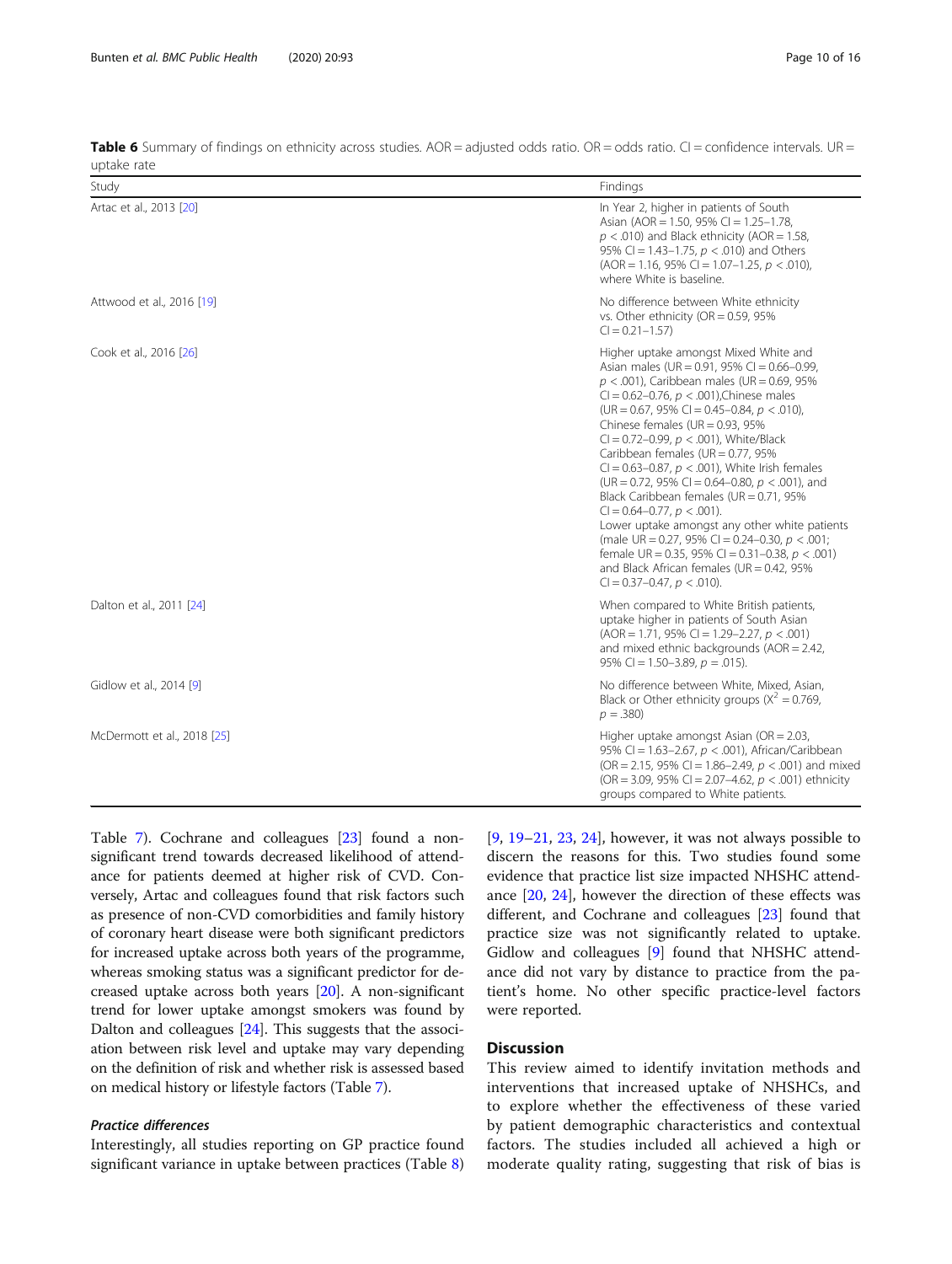| Study                      | Findings                                                                                                                                                                                                                                                                                                                                                                                                                                                       |
|----------------------------|----------------------------------------------------------------------------------------------------------------------------------------------------------------------------------------------------------------------------------------------------------------------------------------------------------------------------------------------------------------------------------------------------------------------------------------------------------------|
| Artac et al., 2013 [20]    | Impact of comorbidities (medical risk)<br>Year 1 AOR = 1.53, 95% CI = 1.31-1.80, $p < .010$<br>Year 2 AOR = 1.75, 95% CI = 1.64-1.87, $p < .010$<br>Impact of family history (medical risk)<br>Year 1 AOR = 2.49, 95% CI = 2.15-2.90, $p < .010$<br>Year 2 AOR = 2.01, 95% CI = 1.87-2.16, $p < .010$<br>Impact of smoking status (lifestyle risk)<br>Year 1 AOR = 0.71, 95% CI = 0.61-0.83, $p < .010$<br>Year 2 AOR = 0.83, 95% CI = 0.77-0.90, $p < .010$ ) |
| Cochrane et al., 2013 [23] | Risk category (combination of medical and lifestyle risk)<br>OR = 0.90, 95% CI = 0.80-1.02, $p > .050$ and < .100                                                                                                                                                                                                                                                                                                                                              |
| Dalton et al., 2011 [24]   | Smoking status (lifestyle risk)<br>Yes vs. no (baseline): AOR = 0.88, 95% CI = 0.75-1.92,<br>$p = .097$                                                                                                                                                                                                                                                                                                                                                        |

<span id="page-10-0"></span>Table 7 Study findings on impact of risk factors on NHSHC uptake. AOR = adjusted odds ratio. OR = odds ratio. CI = confidence intervals. UR = uptake rate

low. Overall, it was possible to identify which invitation methods and patient demographic characteristics were associated with increased uptake, but very little evidence was available with regards to how patient demographic characteristics interact with invitation methods and interventions to increase uptake, representing a significant limitation of the existing literature. Letters are the most widely used invitation method within the NHSHC programme [\[9](#page-14-0), [26](#page-15-0)] and our findings revealed that compared to telephone and

Table 8 Study findings on the impact of practice and specific practice-level factors on NHSHC uptake. AOR = adjusted odds ratio.  $OR = odds$  ratio.  $CI = confidence$  intervals.  $UR = uptake$  rate

| Study                      | Findings                                                                                                                                                                                                                                                                                                                                                                          |
|----------------------------|-----------------------------------------------------------------------------------------------------------------------------------------------------------------------------------------------------------------------------------------------------------------------------------------------------------------------------------------------------------------------------------|
| Artac et al., 2013 [20]    | Practice List Size Year 2 (all eligible patients)<br>$>$ 10,000 vs. < 6000 (baseline): AOR = 6.05,<br>95% CI = $0.84-43.3$ , $p < 0.010$<br>Unexplained variance in models was interpreted<br>as attributable to unmeasured practice factors<br>Year 1 unexplained variance = 19.4, 95%<br>$Cl = 15.2 - 24.4%$<br>Year 2 unexplained variance = 37.3, 95%<br>$Cl = 30.6 - 44.6\%$ |
| Attwood et al., 2016 [19]  | Significant variance in uptake by practice<br>$X^2$ <sub>2</sub> = 74.61, p < 005<br>Adjusting analyses for GP Practice had a<br>substantial effect on the strength and<br>direction of associations between<br>socio-demographic variables (specifically<br>gender and IMD quintile; see relevant<br>sections above) and uptake.                                                 |
| Cochrane et al., 2013 [23] | Practice Size<br>AOR = 1.03, 95% CI = 0.88-1.20, $p > 0.100$<br>Variance accounted for by individual<br>practices = 12.7%, $p < .001$                                                                                                                                                                                                                                             |
| Dalton et al., 2011 [24]   | Practice List Size<br>< 3000 vs. 3000-5999 (baseline):<br>AOR = 2.53, 95% CI = 1.09-5.84, $p = .030$<br>$≥$ 6000 vs. 3000-5999 (baseline):<br>AOR = 0.79, 95% CI = 0.33-1.88, $p = .599$<br>Variance in models accounted for by<br>practice = $28\%$ (VPC = 0.28)                                                                                                                 |
| Gidlow et al., 2014 [9]    | Variation in uptake by practice<br>$X^2 = 336.9$ , $p < .001$<br>Variation in uptake by distance to practice<br>$X^2 = 0.478$ , $p = 0.924$                                                                                                                                                                                                                                       |
| Sallis et al., 2016 [21]   | Of the five practices studied, one<br>(used as baseline in analyses) had significantly<br>higher uptake rates than all others (all $p < .010$ ).                                                                                                                                                                                                                                  |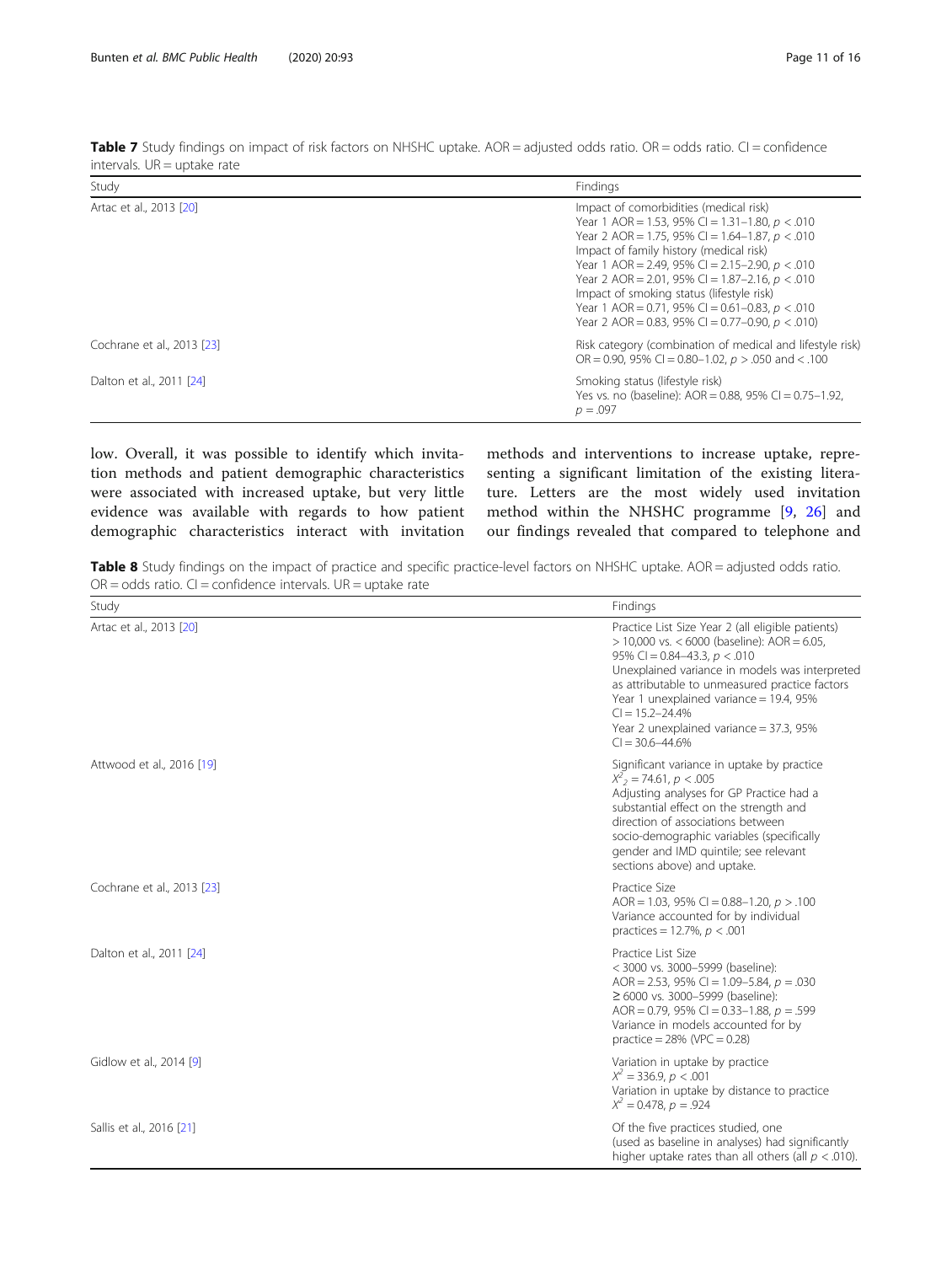opportunistic face-to-face invitations, they were the least effective at encouraging uptake. Given this, it is perhaps unsurprising that the only two interventions identified in our search both focused on enhancing letter invitation techniques. Sallis and colleagues [\[21](#page-14-0)] made changes to the existing national template letter using a behavioural insights approach, and found an increase in uptake for those who received the intervention letter. Two recent studies (one under review, one published after our searches were conducted) also found significant, positive impacts of enhancing invitation letters using insights from behavioural science; one study used techniques such as message simplification and encouraging behavioural planning in the letter to increase uptake [[27\]](#page-15-0) whilst another enhanced uptake by either discussing sunk costs in the letter (telling patients that funding had already been set aside for their appointment) or providing counterarguments against common reasons for not attending (e.g., by telling patients that lifestyle factors can have an impact on CVD risk even in the presence of a family history of disease [\[28](#page-15-0)].

Meanwhile, McDermott and colleagues [[25\]](#page-14-0) found that posting a Question-Behaviour Effect questionnaire (with or without a financial incentive to encourage the questionnaire's return) ahead of invitation letters did not have a significant effect on uptake, possibly due to low rates of questionnaire return. This technique has been successful in other areas (e.g., general health checks, influenza vaccinations [[29\]](#page-15-0), so its failure to increase NHS Health Check uptake highlights the importance of trialling interventions applied to new areas, even when they have been successful in similar fields. Recently, Gold and colleagues found that providing an enhanced leaflet alongside invitation letters also failed to significantly impact uptake rates [\[30](#page-15-0)]. Together, these findings suggest that making enhancements to the invitations directly (instead of to any accompanying materials) may be the most effective strategy to improve uptake.

The results of this review with regards to effectiveness of invitation method are reflected elsewhere in the literature. For example, a recent study (published outside of our search dates) also found that uptake was significantly higher after telephone invitations (estimated effect was an additional 180 NHSHCs attended for every 1000 patients) compared to letters personalised to patients' CVD risk (estimated additional 40 NHSHCs per 1000 patients) and the standard invitation letter in use at the time [\[31](#page-15-0)]. Letters are a low-cost invitation method and have previously been recommended due to a lack of evidence for the cost-effectiveness of other methods [\[32](#page-15-0)]; however there is evidence that the high uptake rates associated with telephone invitations may make this method more cost-effective [[31\]](#page-15-0).

There are a couple of possible explanations for this relative effectiveness at encouraging uptake. A recent review and qualitative synthesis identified a number of reasons for not taking up the offer of a NHSHC, including misunderstanding the purpose of the appointment and the prioritisation of other daily demands [[33](#page-15-0)]. It is possible that speaking directly to patients through telephone and faceto-face invitations allows these barriers to be discussed and broken-down, while also removing some of the steps in the appointment booking process. Recent work examining telephone outreach approaches revealed that patients appreciated being able to ask questions and receive immediate answers, and that patients also appreciated the immediacy of being able to book an appointment during the outreach call, stating that they might not have gotten around to booking an appointment or even reading the letter in the first place [\[34\]](#page-15-0). .However, it is also worth noting that since the studies reviewed here were conducted, the national template letter has been updated based on a series of studies that successfully increased NHSHC uptake by enhancing this letter [\[21,](#page-14-0) [27](#page-15-0)] (one of which was reviewed here  $[21]$ ;), meaning that comparisons of oral methods against written methods may yield different outcomes in future research.

The study by Cook and colleagues (which was the only one identified exploring invitation method effectiveness by demographic characteristics) found that the effectiveness of invitation methods varied by patient ethnicity (although it should be noted that this was not a randomised study and while it achieved a moderate rating in the quality assessment, it was only one point away from being scored as low quality) [\[26](#page-15-0)]. For example, whilst face-to-face invitations were most effective for White British patients, they were least effective for Bangladeshi and Pakistani males; conversely, telephone invitations were most effective for Pakistani patients and least effective for White British females and those identifying as any other white ethnicity. While the reasons for this differential success were not explored in the study by Cook and colleagues [[26\]](#page-15-0), a recent qualitative investigation of a telephone outreach intervention for deprived communities and ethnic minority groups found that patients appreciated receiving a proactive invitation by telephone, and particularly valued calls when the caller was someone with whom they could culturally identify and, in cases of language barriers, communicate in their first language [[34\]](#page-15-0). This corroborates qualitative evidence from other health programmes which found that difficulties with reading written materials in English posed a barrier for South Asian patients [[35\]](#page-15-0). It is not clear whether the GP practices included in the study by Cook and colleagues contacted patients through a similar outreach programme targeted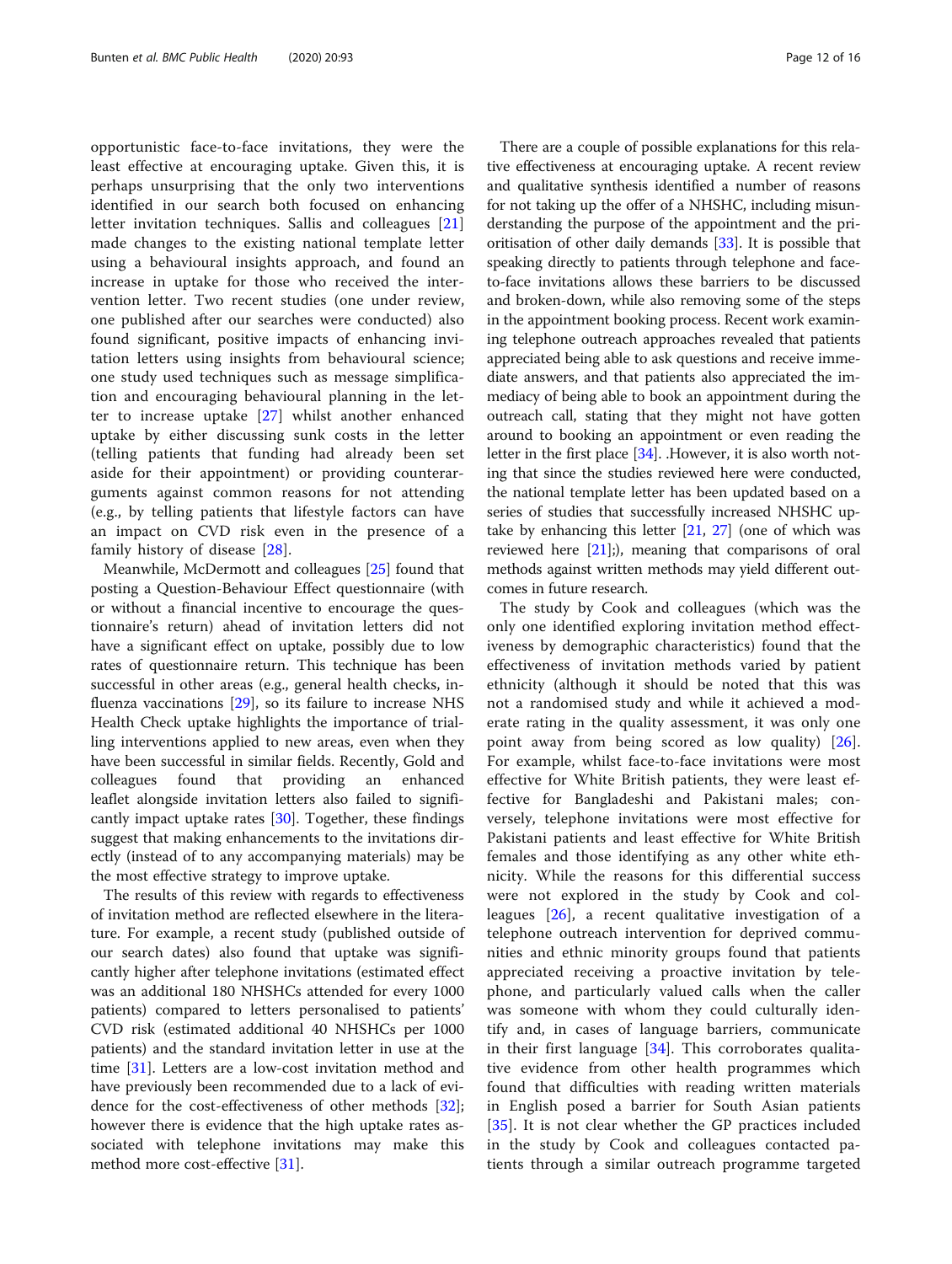towards ethnic minority groups, however these findings provide a starting point both for future research and current practice. In particular, where telephone/ face-to-face invitations may not be feasible or affordable for practices to deliver to all eligible patients, identifying specific patient groups (i.e., those who are high risk or who are likely to be particularly responsive to this type of invitation) for telephone invitations could be an appropriate strategy for allocating resources effectively.

An alternative use of resources could be to use telephone invitations as a follow-up reminder for patients who do not respond to the initial letter; evidence from increasing attendance at hospital appointments has shown the effectiveness of reminder messages [\[36](#page-15-0)], suggesting that reminder phone calls could be a successful strategy. Research in this area is also testing the effectiveness of text messages, which are cheaper per patient to send than phone calls; one study found that sending a reminder text as a follow-up to a letter increased NHSHC uptake [\[27\]](#page-15-0). These results show how different forms of telephone contact can improve NHSHC uptake. Future research could therefore investigate the costeffectiveness of text message reminders as a method to engage those groups with lowest attendance rates. Research could also investigate if these methods could minimise the difference in attendance by demographic factors, or whether logistical issues (e.g., related to keeping updated records of patient phone numbers) would limit the effectiveness of this method.

In terms of the impact of demographic factors on uptake, the review revealed that all studies found higher NHSHC attendance in older patients and the majority of studies found that females were more likely to attend than males. This latter finding is concerning as men may be at greater risk of CVD than women (for example, over 70% of high-risk patients were male in one study [[20\]](#page-14-0)). However, there was some variation, with two studies finding that male patients were more likely to attend than females, and another finding that the beneficial effect of being female was no longer significant once GP surgery had been accounted for in the model, suggesting that the effect of gender on uptake is not as reliable as the effect of age. As suggested by Usher-Smith and colleagues [\[6](#page-14-0)], the finding of an interaction between age and gender in one study (where females in the youngest age category were more likely to attend than males, but no difference was detected for older patients) [\[24](#page-14-0)] may provide an explanation for this variability across studies, in that younger female patients are more likely to take up a check than their male counterparts but that this increased likelihood attenuates with age.

There was also evidence that the direction of the association between level of risk and uptake varied according

to the specific risk factor under investigation, with medical risk (e.g., family history) being associated with higher uptake and lifestyle risk (e.g., smoking status) being associated with lower uptake. This complexity is an important finding and warrants further investigation as patients at high risk of CVD are those who services want and need to engage with most urgently. These results mirror similar findings on engagement with healthcare services whereby those demonstrating high risk are less likely to attend health appointments [[10](#page-14-0), [37](#page-15-0)].

There is also a mixed picture in relation to ethnicity across the studies. For example, three studies reviewed here found that attendance was significantly higher in patients from South Asian, Asian and Black backgrounds [[20,](#page-14-0) [24,](#page-14-0) [25\]](#page-14-0), while another found that uptake was highest in Asian-Indian, Black-Caribbean and White British groups, but lowest in Black African groups [[26](#page-15-0)]. In addition, others reported that uptake did not differ by patient ethnicity [[9,](#page-14-0) [19](#page-14-0)]. Further complication arose from the finding that many of the studies showed high levels of missing ethnicity data [\[9](#page-14-0), [20](#page-14-0), [24](#page-14-0)–[26\]](#page-15-0), with Dalton and colleagues [\[24](#page-14-0)] finding that ethnicity data was missing for 31.8% of invited patients and 37.9% of NHSHC attendees. Whilst Artac and colleagues [[20](#page-14-0)] specified that missing ethnicity data was sometimes due to patients being unwilling to disclose this information, Cook and colleagues [\[26](#page-15-0)] commented that high levels of missing data were due to GP practices failing to routinely update and audit their records, with Coghill and colleagues also commenting that poor recording of ethnicity by practices precluded the possibility of investigating the association between ethnicity and attendance in their study  $[22]$  $[22]$ . The complexity in uptake patterns revealed by this review highlights the importance of accurate and detailed ethnicity recording when investigating NHS Health Check uptake, as patients from specific ethnicities (e.g., Black African, Any Other White) can demonstrate different uptake patterns to the broader group level (e.g., Black, White).

The effect of deprivation on uptake of NHSHCs also varied across the studies and seemed to be influenced in some cases by whether or not analyses were adjusted for other predictor variables. Unfortunately, no studies investigated whether the impact of different invitation methods varied by deprivation levels. It is therefore not possible to assess which invitation strategies could be best used to engage those from the most deprived quintiles, who (as the majority of studies reviewed here found) were less likely to take up their NHSHC compared to patients within the least deprived quintiles. These findings dovetail with the findings of a large scale report that revealed that more affluent patients were more likely to respond to the invitation than less affluent patients (although overall coverage was higher among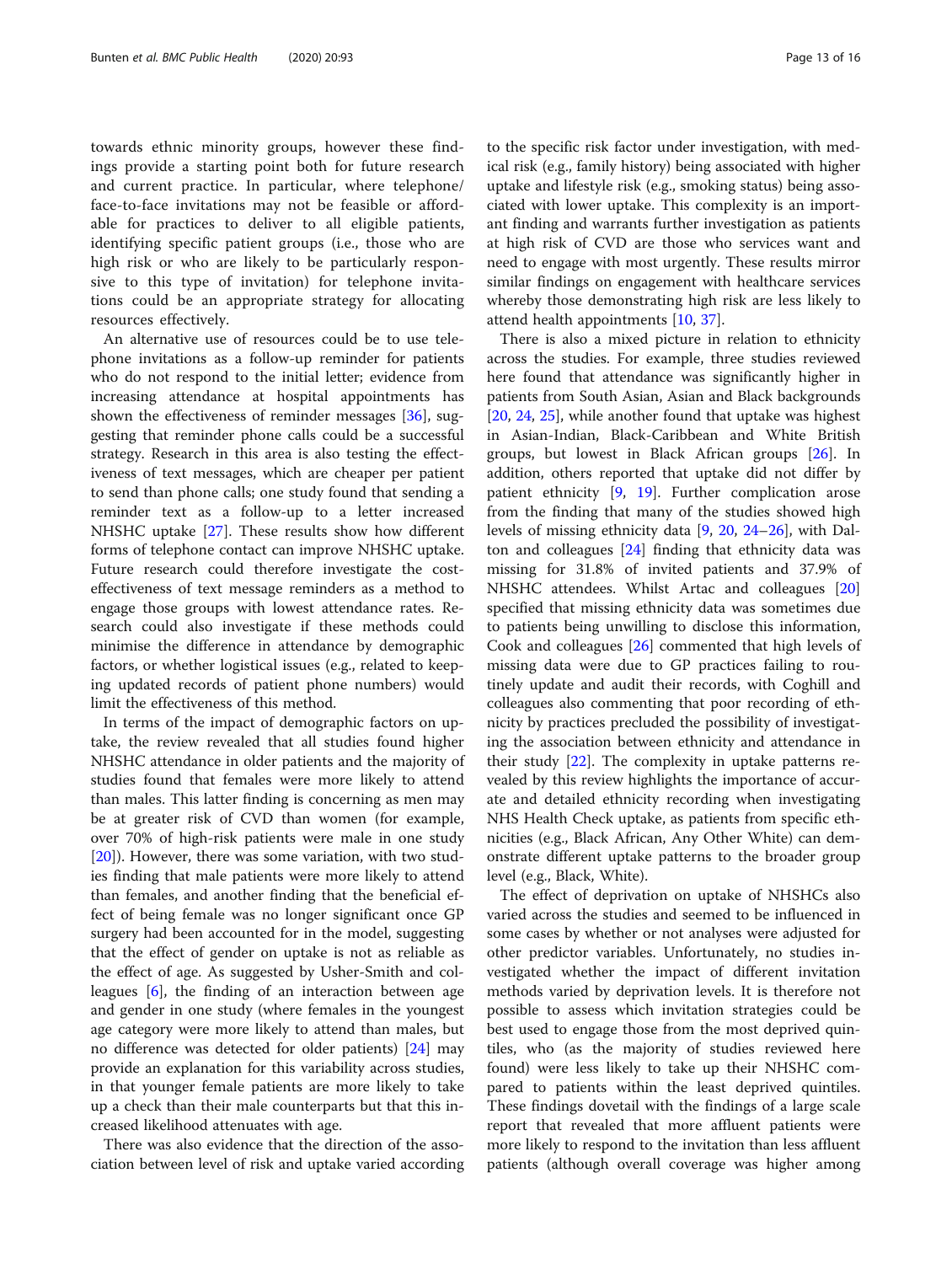those from deprived communities [[38\]](#page-15-0)). This, alongside consistent evidence for variation between healthcare practices, demonstrates how important local context may be on the uptake of NHSHCs and indeed all health services. It is possible that the variation in uptake between individual practices may be a result of high correlations between individual practices and deprivation levels (e.g. [\[28\]](#page-15-0),), a suggestion that is supported by the finding that adding GP practice to analyses impacted the relationship between deprivation and uptake in one study [[19\]](#page-14-0). Indeed, other studies in this review (e.g. [\[21](#page-14-0)],) used the practice's postcode as a measure of IMD for patient uptake, demonstrating how interlinked these factors are in research. However, the importance of considering other GP practice-specific factors when exploring reasons for uptake should not be ignored. This includes factors pertaining to the local delivery of the programme, such as the invitation process and whether opportunistic checks are conducted. Qualitative work in this area can also help to shed light on practice-specific factors that impact uptake, such as a lack of convenient appointment times and difficulty booking due to waiting lists [[39](#page-15-0), [40](#page-15-0)].

#### Limitations of the review

One limitation is that in this instance, it was not possible to conduct a meta-analysis due to the substantial variation in the design of included studies [\[18](#page-14-0)]. An additional limitation is that this systematic review focused exclusively on literature on NHSHCs, possibly excluding relevant research from other programmes. However, this decision was made because, as far as the authors are aware, there are no other population-level preventative health check programmes with the same scope as the NHSHC, and there have been an increasing number of requests from LG for evidence on what works to increase uptake specifically for NHSHCs.

The search strategy identified many studies investigating interventions to increase uptake of NHSHCs, especially within hard to reach groups, however these were often conducted as service evaluations by local areas (e.g. [\[41\]](#page-15-0),). Unfortunately, due to the designs of these studies, they could not be included in this systematic review, but they may hold important information about implementation locally. If local government were to collaborate with academics to utilise more robust research designs and facilitate more vigorous evaluations, this would enable more evidence to be collected more easily about programmes such as NHSHCs to help inform best practice. Increasingly, there are funding opportunities available for implementation research and academics keen to find local areas to test promising interventions. A recent strategy published by Public Health England's Behavioural Insights team (PHEBI) makes steps towards this goal as it was developed with the aim of encouraging a greater integration of traditionally academic behavioural and social science disciplines into public health practice [[42\]](#page-15-0).

Finally, this review only included studies with quantitative measures of uptake and did not investigate qualitative work on the experiences of patients and practitioners in regards to NHSHC invitation processes, NHSHC appointments, and potential barriers and facilitators to uptake. A number of qualitative studies were identified throughout the search process and future reviews could synthesise these findings to gain a deeper insight into the factors that influence uptake from the perspective of patients and practitioners.

#### Conclusions

This review found that, despite being the most widely used invitation method, letter invitations were less effective than telephone and face-to-face invitations (although one study revealed that this pattern may differ by patient gender and ethnicity). Nevertheless, there is evidence that letter invitations can be successfully enhanced using behavioural insights to improve uptake, which may be beneficial to services for whom telephone invitations are too costly. Our findings suggest that practices may need to consider additional targeted approaches to encourage groups who were found to have lower uptake rates of NHSHCs (namely younger cohorts, men, and those considered high risk according to lifestyle factors) to attend a NHSHC, however it was unfortunately not possible to find sufficient literature to identify which approaches may be best placed to reduced health inequalities. This review also finds that individual practice characteristics play a role in influencing uptake. As well as exploring how different demographic groups respond to invitation methods and interventions, further research is needed to understand the specific practice characteristics that impact NHSHC uptake, and whether the majority of such variation is due to the demographic characteristics of the patient list, or whether it is due to other factors such as availability of appointments.

With lifestyle factors now the biggest cause of death in the Western World it is imperative to reduce these lifestyle risk factors to achieve better health and wellbeing and reduce the associated health care costs.. It is clear further research is needed to help us identify effective ways of engaging people in preventative programmes such as the NHS HC. Understanding what interventions and invitation methods increase the uptake of NHSHCs, and identifying whether the efficacy of these interact with broader patient and contextual factors, will enable us to better support patients to reduce their risk. It is clear further research is needed to help us identify effective ways of engaging people in preventative programmes such as the NHS HC.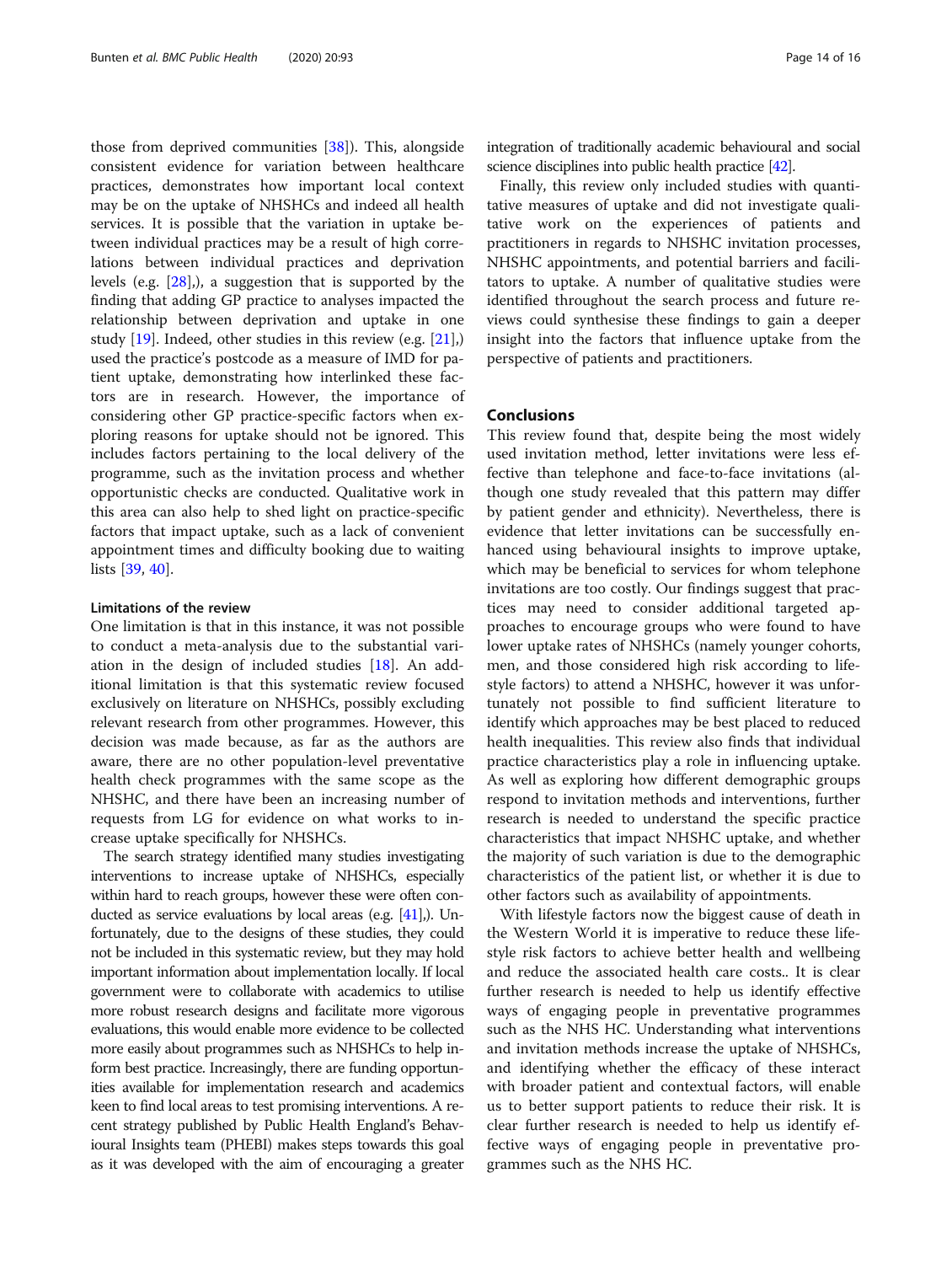#### <span id="page-14-0"></span>Supplementary information

Supplementary information accompanies this paper at [https://doi.org/10.](https://doi.org/10.1186/s12889-019-7889-4) [1186/s12889-019-7889-4.](https://doi.org/10.1186/s12889-019-7889-4)

Additional file 1. Search Strategy.

Additional file 2. Database Hits.

Additional file 3. Data Extraction Table. Additional file 4. List of Full Text Exclusions.

Additional file 5. Quality Assessment Tool.

Abbreviations

BMI: Body mass index; CVD: Cardiovascular disease; DARE: Database of Abstracts of Reviews of Effects; GP: General practitioner; LG: Local government; NHSHC: National Health Service Health Check; PICOS: Patient-Intervention-Comparator-Outcome-Study type; PRISMA: Preferred Reporting Items for Systematic reviews and Meta-Analyses

#### Acknowledgements

Nicola Pearce-Smith (re-ran searches 2018) and Dr. Belinda Hemmingway (quality assessment).

#### Authors' contributions

AKB conducted the original searches, selected manuscripts for inclusion, extracted data, and wrote the original report. LP assessed papers from the second round of searches, extracted data and updated the revised report. NG helped with interpretations of data and revisions to the manuscript. VB supervised the project. All authors read and approved the manuscript.

#### Funding

This work was originally conducted as a doctoral assignment by Amanda Bunten. Updated searches and further amendments were made as part of the usual business activities of PHEBI. Therefore, no funding bodies played a role in the design of the study, the collection, analysis or interpretation of the data, or the writing of the manuscript.

#### Availability of data and materials

Data sharing is not applicable to this article as no datasets were generated or analysed during the current study. All relevant materials for replicating this research (e.g., search strategies) are provided, and the reviewed studies are clearly referenced so that other researchers can access and assess the conclusions drawn in this paper. The data extraction table is provided in the additional files, which identifies the results that were drawn from various papers to inform the conclusions of this review.

#### Ethics approval and consent to participate

Not applicable (systematic review of previously published data).

#### Consent for publication

Not applicable (no individual information or data presented).

#### Competing interests

Amanda Bunten, Lucy Porter and Natalie Gold work for Public Health England Behavioural Insights (PHEBI). Amanda Bunten is second author of one of the studies included in the review.

#### Author details

<sup>1</sup>Public Health England, PHE Behavioural Insights Team (PHEBI), Research, Translation & Innovation Division, 6th Floor, Wellington House, 133-155 Waterloo Road, London SE1 8UG, UK. <sup>2</sup>University of Exeter, Exeter, UK. <sup>3</sup>City University, London, UK.

#### Received: 24 June 2019 Accepted: 1 November 2019 Published online: 21 January 2020

#### References

1. World Health Organization. Cardiovascular Diseases 2017 [Available from: [https://www.who.int/en/news-room/fact-sheets/detail/cardiovascular](https://www.who.int/en/news-room/fact-sheets/detail/cardiovascular-diseases-)[diseases-\(](https://www.who.int/en/news-room/fact-sheets/detail/cardiovascular-diseases-)cvds).

- 2. Public Health England. Using the world leading NHS Health Check programme to prevent CVD 2018 [Available from: [https://www.gov.uk/government/](https://www.gov.uk/government/publications/using-the-nhs-health-check-programme-to-prevent-cvd/using-the-world-leading-nhs-health-check-programme-to-prevent-cvd) [publications/using-the-nhs-health-check-programme-to-prevent-cvd/using](https://www.gov.uk/government/publications/using-the-nhs-health-check-programme-to-prevent-cvd/using-the-world-leading-nhs-health-check-programme-to-prevent-cvd)[the-world-leading-nhs-health-check-programme-to-prevent-cvd](https://www.gov.uk/government/publications/using-the-nhs-health-check-programme-to-prevent-cvd/using-the-world-leading-nhs-health-check-programme-to-prevent-cvd).
- 3. Department of Health. Putting prevention first vascular checks: risk assessment and management, impact assessment. London: Department of Health; 2008. [Available from: [https://webarchive.nationalarchives.gov.uk/201](https://webarchive.nationalarchives.gov.uk/20100408051934/http://www.dh.gov.uk/en/Publicationsandstatistics/Legislation/Regulatoryimpactassessment/DH_091697) [00408051934/http://www.dh.gov.uk/en/Publicationsandstatistics/Legislation/](https://webarchive.nationalarchives.gov.uk/20100408051934/http://www.dh.gov.uk/en/Publicationsandstatistics/Legislation/Regulatoryimpactassessment/DH_091697) [Regulatoryimpactassessment/DH\\_091697](https://webarchive.nationalarchives.gov.uk/20100408051934/http://www.dh.gov.uk/en/Publicationsandstatistics/Legislation/Regulatoryimpactassessment/DH_091697)
- 4. Public Health England. NHS Health Check Best practice guidance. London: Public Health England; 2017. [Available from: [https://www.healthcheck.nhs.](https://www.healthcheck.nhs.uk/commissioners-and-providers/national-guidance/) [uk/commissioners-and-providers/national-guidance/](https://www.healthcheck.nhs.uk/commissioners-and-providers/national-guidance/)
- 5. Alageel S, Gulliford MCJPm. Health checks and cardiovascular risk factor values over six years' follow-up: Matched cohort study using electronic health records in England. PLoS Med.2019;16(7):e1002863.
- 6. Usher-Smith JA, Mant J, Martin A, Harte E, MacLure C, Meads C, et al. NHS health check Programme rapid evidence synthesis. Cambridge: The Primary Care Unit, University of Cambridge; 2017.
- 7. NHS England. Programme Resources 2019 [Available from: [https://www.](https://www.healthcheck.nhs.uk/commissioners_and_providers/delivery/invitation_letter_and_results_card/) [healthcheck.nhs.uk/commissioners\\_and\\_providers/delivery/invitation\\_letter\\_](https://www.healthcheck.nhs.uk/commissioners_and_providers/delivery/invitation_letter_and_results_card/) [and\\_results\\_card/](https://www.healthcheck.nhs.uk/commissioners_and_providers/delivery/invitation_letter_and_results_card/).
- 8. Department of Health. Economic Modelling For Vascular Checks. London: Department of Health; 2008. [Available from: [https://webarchive.nationalarchives.](https://webarchive.nationalarchives.gov.uk/20130123194328/http://www.dh.gov.uk/en/Publicationsandstatistics/Publications/PublicationsPolicyAndGuidance/DH_085869) [gov.uk/20130123194328/http://www.dh.gov.uk/en/Publicationsandstatistics/](https://webarchive.nationalarchives.gov.uk/20130123194328/http://www.dh.gov.uk/en/Publicationsandstatistics/Publications/PublicationsPolicyAndGuidance/DH_085869) [Publications/PublicationsPolicyAndGuidance/DH\\_085869](https://webarchive.nationalarchives.gov.uk/20130123194328/http://www.dh.gov.uk/en/Publicationsandstatistics/Publications/PublicationsPolicyAndGuidance/DH_085869)
- 9. Gidlow C, Ellis N, Randall J, Cowap L, Smith G, Iqbal Z, et al. Method of invitation and geographical proximity as predictors of NHS health check uptake. J Public Health. 2014;37(2):195–201.
- 10. Dryden R, Williams B, McCowan C, Themessl-Huber M. What do we know about who does and does not attend general health checks? Findings from a narrative scoping review. BMC Public Health. 2012;12(1):723.
- 11. Cooper A, Dugdill L. Evidence of improved uptake of health checks: Rapid review 2014 [Available from: [http://usir.salford.ac.uk/id/eprint/31864/.](http://usir.salford.ac.uk/id/eprint/31864/)
- 12. Liberati A, Altman DG, Tetzlaff J, Mulrow C, Gøtzsche PC, Ioannidis JP, et al. The PRISMA statement for reporting systematic reviews and meta-analyses of studies that evaluate health care interventions: explanation and elaboration. PLoS Med. 2009;6(7):e1000100.
- 13. CASP. CASP Checklists 2019 [Available from: [https://casp-uk.net/casp-tools-checklists/.](https://casp-uk.net/casp-tools-checklists/)
- 14. Huang X, Lin J, Demner-Fushman D. Evaluation of PICO as a knowledge representation for clinical questions. AMIA annual symposium proceedings: American Medical Informatics Association; 2006. [https://www.ncbi.nlm.nih.](https://www.ncbi.nlm.nih.gov/pmc/articles/PMC1839740/#__ffn_sectitle) [gov/pmc/articles/PMC1839740/#\\_\\_ffn\\_sectitle.](https://www.ncbi.nlm.nih.gov/pmc/articles/PMC1839740/#__ffn_sectitle)
- 15. Cohen J. A coefficient of agreement for nominal scales. Educ Psychol Meas. 1960;20(1):37–46.
- 16. McHugh ML. Interrater reliability: the kappa statistic. Biochem Med. 2012; 22(3):276–82.
- 17. Popay J, Roberts H, Sowden A, Petticrew M, Arai L, Rodgers M, et al. Guidance on the conduct of narrative synthesis in systematic reviews. A product from the ESRC methods programme Version, vol. 1; 2006. p. b92.
- 18. Sterne JA, Egger M, Moher D. Addressing reporting biases. Cochrane handbook for systematic reviews of interventions: Cochrane book series; 2008. p. 297–333.
- 19. Attwood S, Morton K, Sutton S. Exploring equity in uptake of the NHS health check and a nested physical activity intervention trial. J Public Health (Oxf). 2016;38(3):560–8.
- 20. Artac M, Dalton AR, Majeed A, Car J, Huckvale K, Millett C. Uptake of the NHS health check programme in an urban setting. Fam Pract. 2013;30(4):426–35.
- 21. Sallis A, Bunten A, Bonus A, James A, Chadborn T, Berry D. The effectiveness of an enhanced invitation letter on uptake of National Health Service Health Checks in primary care: a pragmatic quasi-randomised controlled trial. BMC Fam Pract. 2016;17:35.
- 22. Coghill N, Garside L, Montgomery AA, Feder G, Horwood J. NHS health checks: a cross- sectional observational study on equity of uptake and outcomes. BMC Health Serv Res. 2018;18(1):238.
- 23. Cochrane T, Gidlow CJ, Kumar J, Mawby Y, Iqbal Z, Chambers RM. Cross-sectional review of the response and treatment uptake from the NHS health checks programme in Stoke on Trent. J Public Health (Oxf). 2013;35(1):92–8.
- 24. Dalton AR, Bottle A, Okoro C, Majeed A, Millett C. Uptake of the NHS health checks programme in a deprived, culturally diverse setting: cross-sectional study. J Public Health (Oxf). 2011;33(3):422–9.
- 25. McDermott L, Cornelius V, Wright AJ, Burgess C, Forster AS, Ashworth M, et al. Enhanced invitations using the question-behavior effect and financial